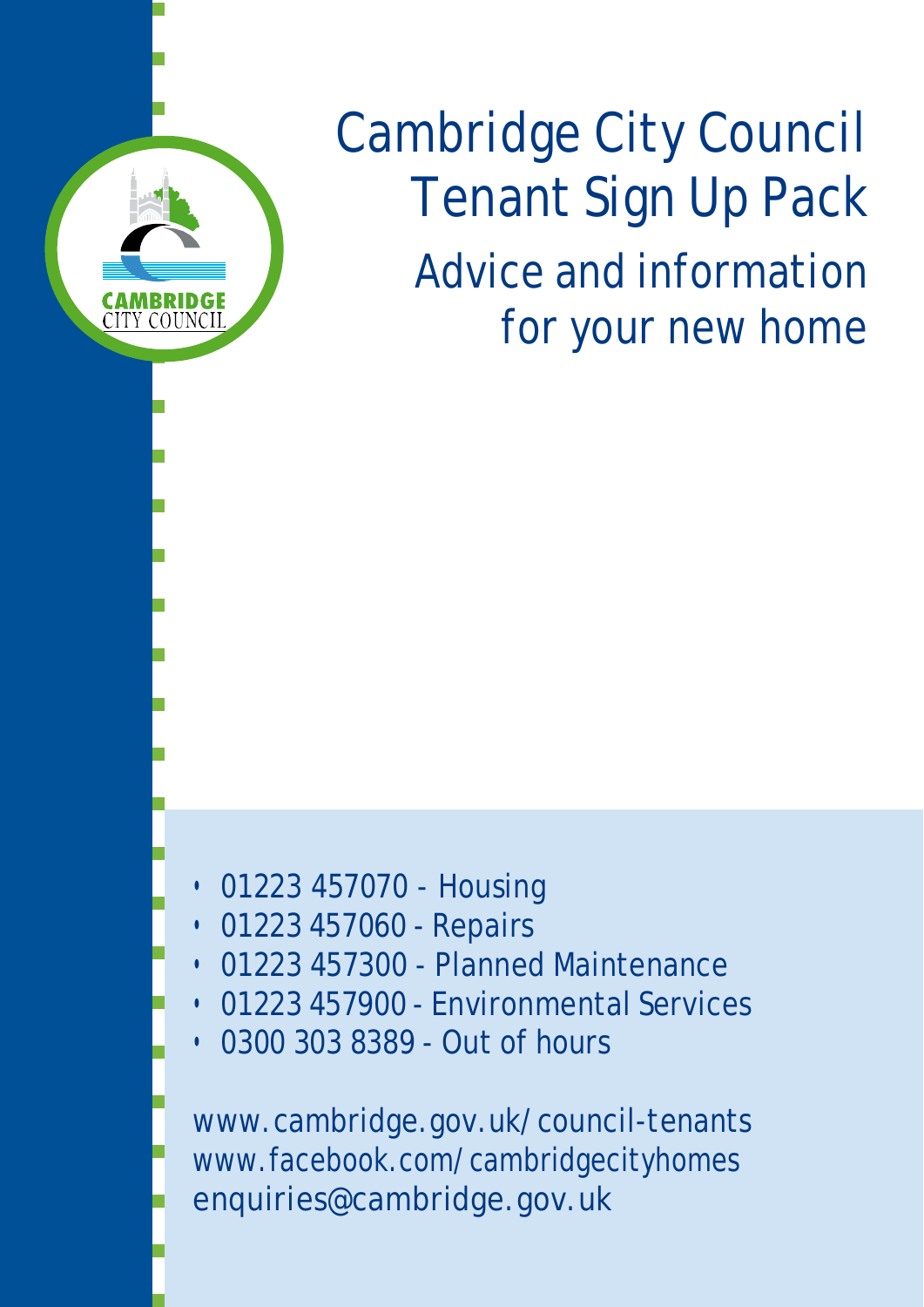# **Cambridge City Council Tenant Sign-up Pack Useful Information Property address: Contact:**



| <b>Property audit ess.</b> | GUHLAGL.                         |
|----------------------------|----------------------------------|
|                            | <b>Customer Service Centre</b>   |
|                            | Mandela House, 4 Regent Street   |
| Cambridge                  | Cambridge CB2 1BY                |
| CB                         | Your My Cambridge account and    |
|                            | your Housing Services account    |
|                            | online www.cambridge.gov.uk (top |
|                            | right corner)                    |
|                            | 01223 457070                     |
|                            | 01223 457060                     |
|                            |                                  |

| <b>Housing Officer</b>                                                 |                                                                              |
|------------------------------------------------------------------------|------------------------------------------------------------------------------|
| <b>Assistant Housing Officer</b><br>Contact:                           | <u> 1989 - Andrea Aontaithe ann an t-</u><br>housingofficer@cambridge.gov.uk |
| Gas meter reading<br>Gas supplier                                      |                                                                              |
| <b>Gas meter location</b><br>Electric meter reading                    |                                                                              |
| Electric supplier                                                      |                                                                              |
| Electric meter location<br>Water meter reading<br>Water meter location |                                                                              |
| Stop cock location                                                     |                                                                              |
| Refuse collection day                                                  |                                                                              |

Council Tax band A B C D E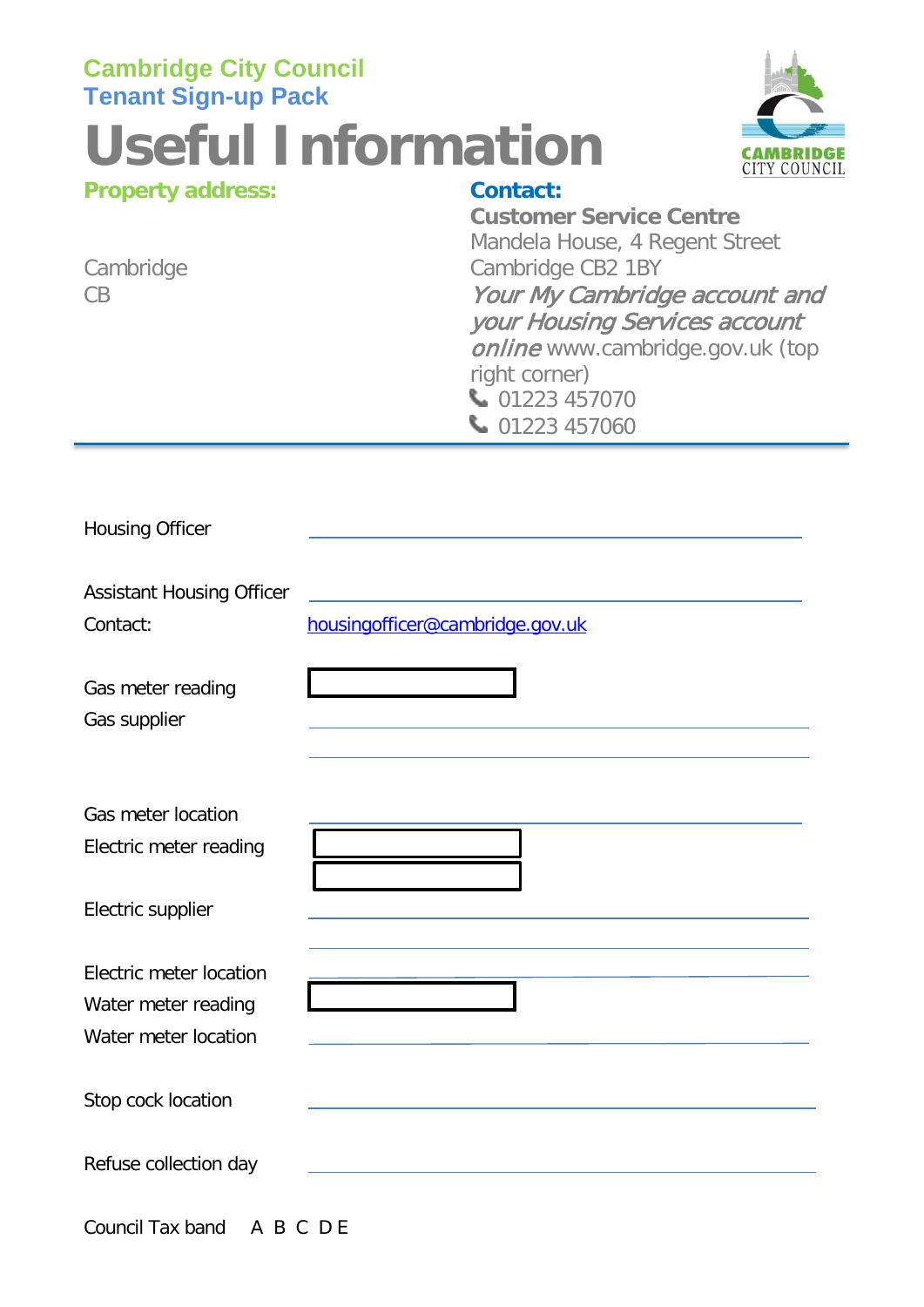**Cambridge City Council Tenant Sign-up Pack**

# **Contents**

## **PAGE**

- **4. Welcome**
- **5. City Homes Quality Statement**
- **6. City Homes Customer Pledge**
- **7. Customer Services**
- **8. Rent**
- **9. Debt Support & Advice**
- **10.Housing Cost Support**
- **12.Repairs**
- **13.Repairs Responsibilities**
- **14.Alterations**
- **15.Asbestos**
- **17.Reconnecting Your Gas**
- **18.Gas Safety Information**
- **19.Energy & Water**
- **21.Domestic Abuse**
- **24.Your Tenancy**
- **26.Fire Safety**
- **27.Estate Services**
- **28.Anti-Social Behaviour**
- **29.Resident Involvement**
- **30.Communal Areas**
- **31.Lead Paint**
- **32.Garage Rentals**
- **33.Complaints**
- **34.In the Bathroom**
- **35.In the Kitchen**
- **36.What Goes in Your Bin?**

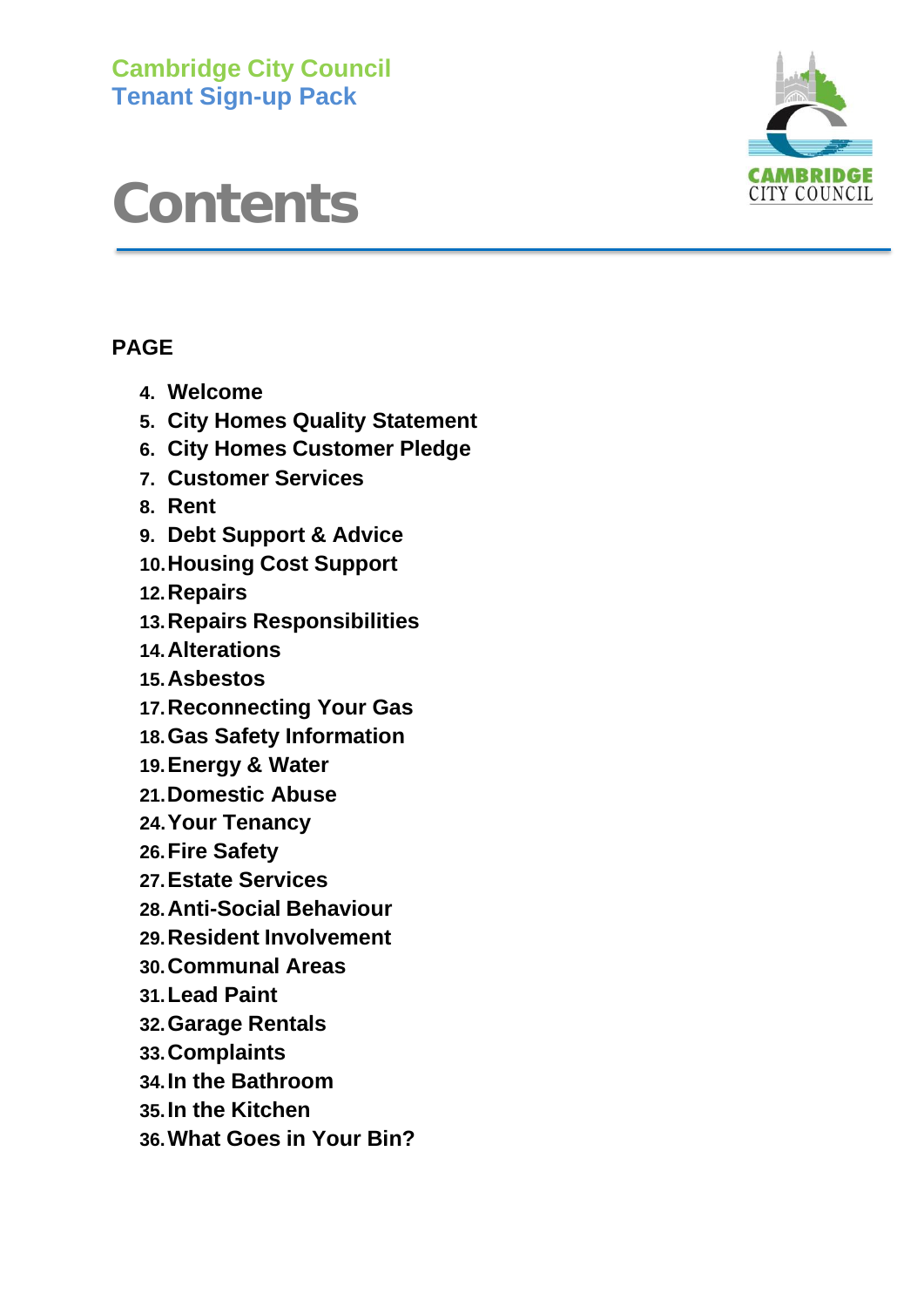# **Welcome to your home**

You're now part of a community of over 7000 Council homes in Cambridge. As your Landlord, the Council wants to make sure you get a great service for the rent you pay.

## **About: Contact:**

**Customer Service Centre** Mandela House 4 Regent Street Cambridge CB2 1BY  $\Box$  [enquiries@cambridge.gov.uk](mailto:enquiries@cambridge.gov.uk)

01223 457070 01223 457060

[www.cambridge.gov.uk](http://www.cambridge.gov.uk/)

The Council manages a variety of homes including houses, bungalows, flats, maisonettes and sheltered accommodation. These homes are spread across the city in a number of different estates. Your rent pays for the services provided to these homes, services like: repairs & maintenance, tenancy & estate management, advice & support, plus a dedicated team of staff on hand to help you with all your housing queries.

Cambridge City Council believes that you deserve an excellent quality of service for the rent you pay. That's why tenants are involved at the heart of the housing service, contributing through several different roles. Tenant Representatives help make big decisions alongside city councillors on the council's Housing Scrutiny Committee. Tenants also attend resident led meetings to help monitor and scrutinise estate and building maintenance services, ensuring high standards of delivery are maintained. They also play a key role in identifying areas on estates which could benefit from improvement and help communicate key service information to others across the city. If you would like more information about the opportunities available or how to get in touch, look at the Resident Involvement section of this pack.

We wish you every success in your new home.

With best wishes

David Greening- Head of Housing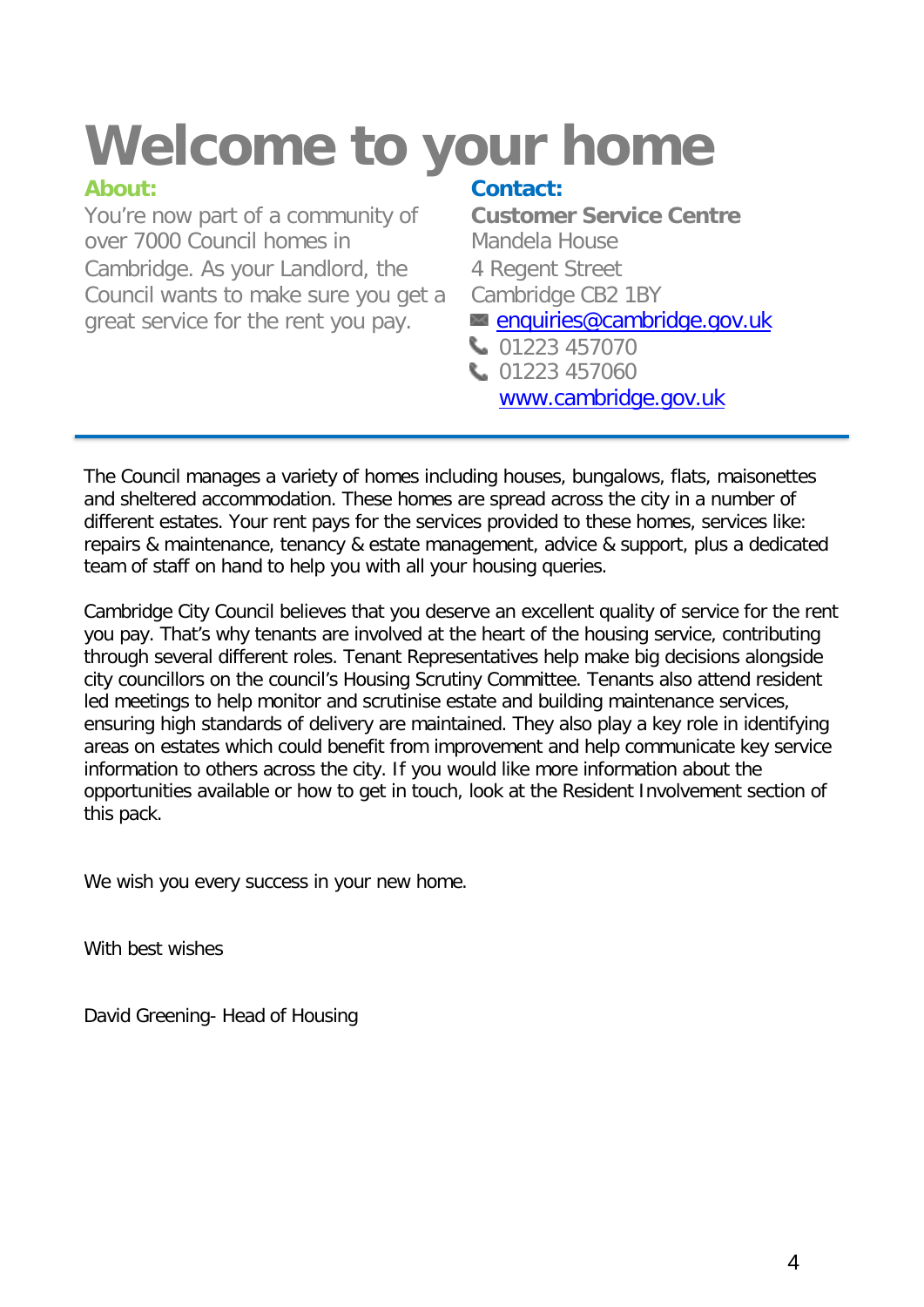# **Cambridge City Council Tenant Sign-up City Homes**



# **Quality Statement**

City Homes is committed to the delivery of customer centred Housing Services in accordance with the City Councils specification. In order to get it right the first time……

**We invest in our people** by recruiting and training competent team members who support and act upon our Customer Care Pledge, and by putting into practice the principles of 'Investors in People'.

**We put our customers first** by publicising service standards which set out the high levels of service our customers can expect.

**We have listened to our customers** by inviting feedback whenever our services are used, through regular customer meetings and surveys. We publish service guarantees that clearly set out the standards of service which customers can expect, and when standards are not achieved, have an accessible complaints procedure which offers a prompt response.

**We monitor and review our performance** to ensure that we are achieving specified standards in service delivery.

**We act upon what we learn** by ensuring that customer feedback is reviewed by our Management Team and that improvements in practise are implemented.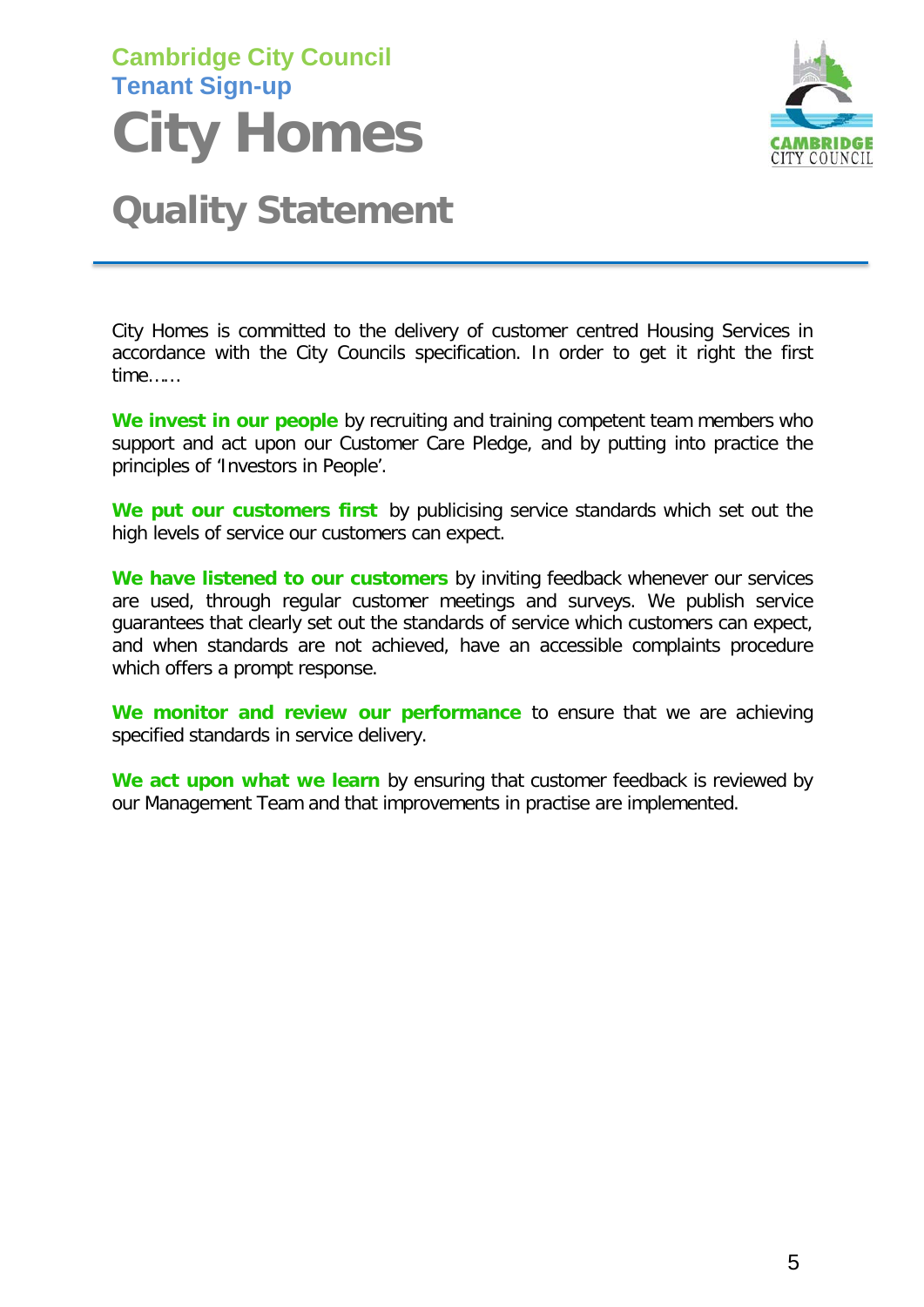# **Cambridge City Council Tenant Sign-up City Homes**



# **Our Pledge to Customers**

#### **As part of our commitment to providing a good service we will aim to achieve the following customer care standards:**

You will be greeted promptly and courteously. Our staff will always wear their name badges.

Your phone calls will be answered promptly and politely.

Your letters and emails will be replied to within 10 working days.

If you request a home visit, this will be arranged within 10 working days.

We will provide information in other languages, in large text or on audiotape, if requested.

We will publish and display information about our service standards and achievements.

We offer a clear and accessible complaints procedure.

All complaints are monitored, investigated and complainants provided with a full explanation.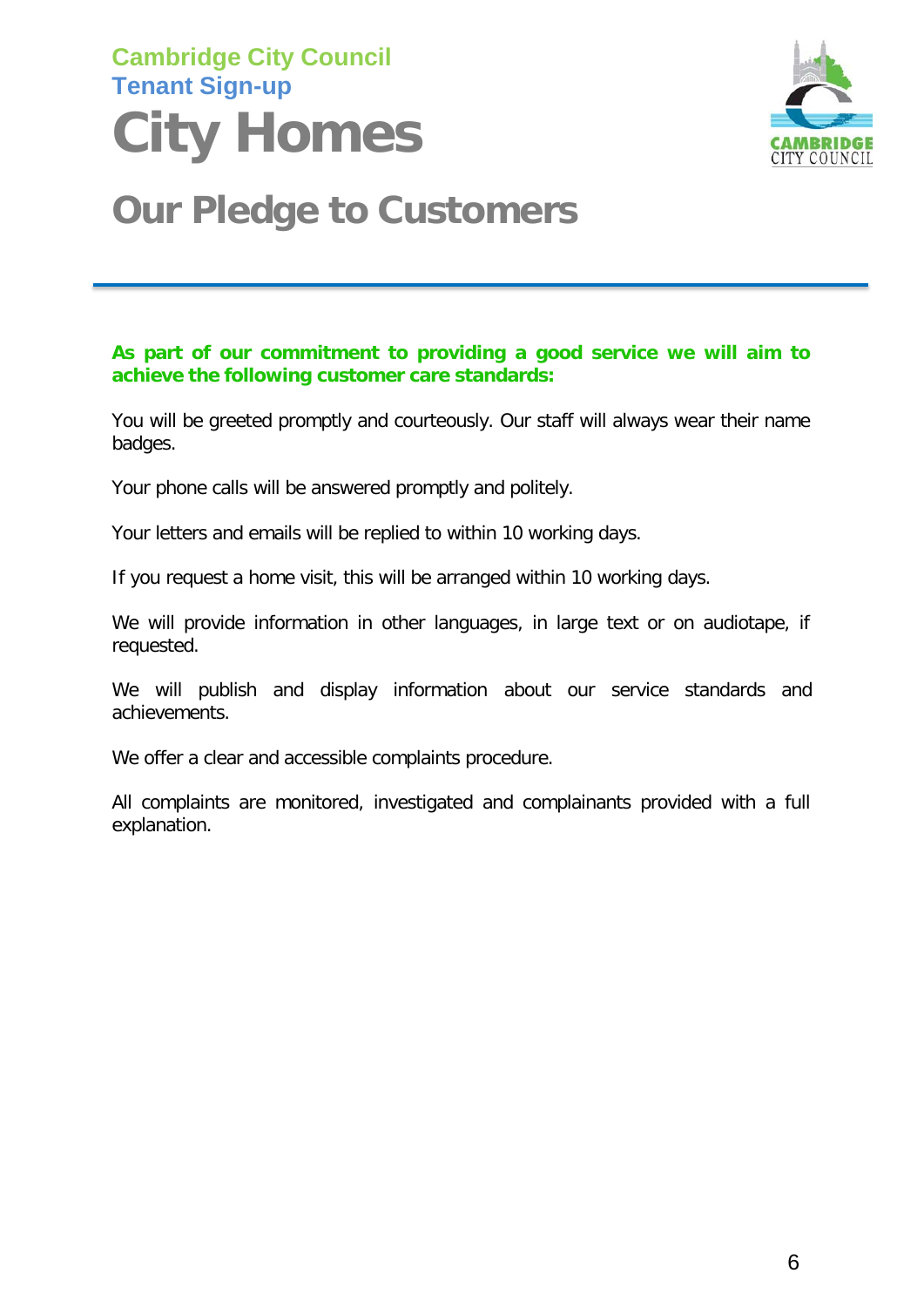# **Customer Services**

Many answers to your queries can be [www.cambridge.gov.uk](http://www.cambridge.gov.uk/)<br>found online at  $\bigcup_{n=0}^{\infty} 01223457070$  - Housing found online at <br> **1223 457070 - Housing**<br> **1223 457060 - Repairs** 

You can also see information about **01223 457900 - Environment** repairs, your rent account and submit applications here too- My Cambridge portal should be your first choice for Mandela House<br>accessing up to date information. 4 Regent Street accessing up to date information.

### **About: Contact:**

- 
- 
- **W** 01223 457060 Repairs
- 
- **0300 303 8389 Out of hours**
- **Customer Service Centre** Cambridge CB2 1BY

# **Customer Service Centre**

Visitors to our Customer Service Centre are seen by appointment only, so please go to [www.cambridge.gov.uk](http://www.cambridge.gov.uk/) and log into your My Cambridge portal to find the answer to your query, set up a direct debit or to make a service request. The portal is accessible through a link at the top right-hand side of the website. Assistance will be provided if you need extra help accessing services as well as how to use the self-service options.

Rent/council tax payments should be made online at [www.cambridge.gov.uk/pay-your](http://www.cambridge.gov.uk/pay-your-housing-rent)[housing-rent](http://www.cambridge.gov.uk/pay-your-housing-rent) by telephone 01223 457779 or through your bank by direct debit or bacs. Cash payments can be made at a Post Office with your rent card.

#### **Customer Services are open for appointments only:**

**Monday to Friday 9am to 5.15pm** 

## **Area Housing Office**

The area housing office is located at 171 Arbury Road, Cambridge, CB4 2YG. At present the office is closed until further notice due to Covid-19. Any permanent changes to the building will be communicated when a decision is made.

Please note that Council buildings are closed at weekends and on public holidays.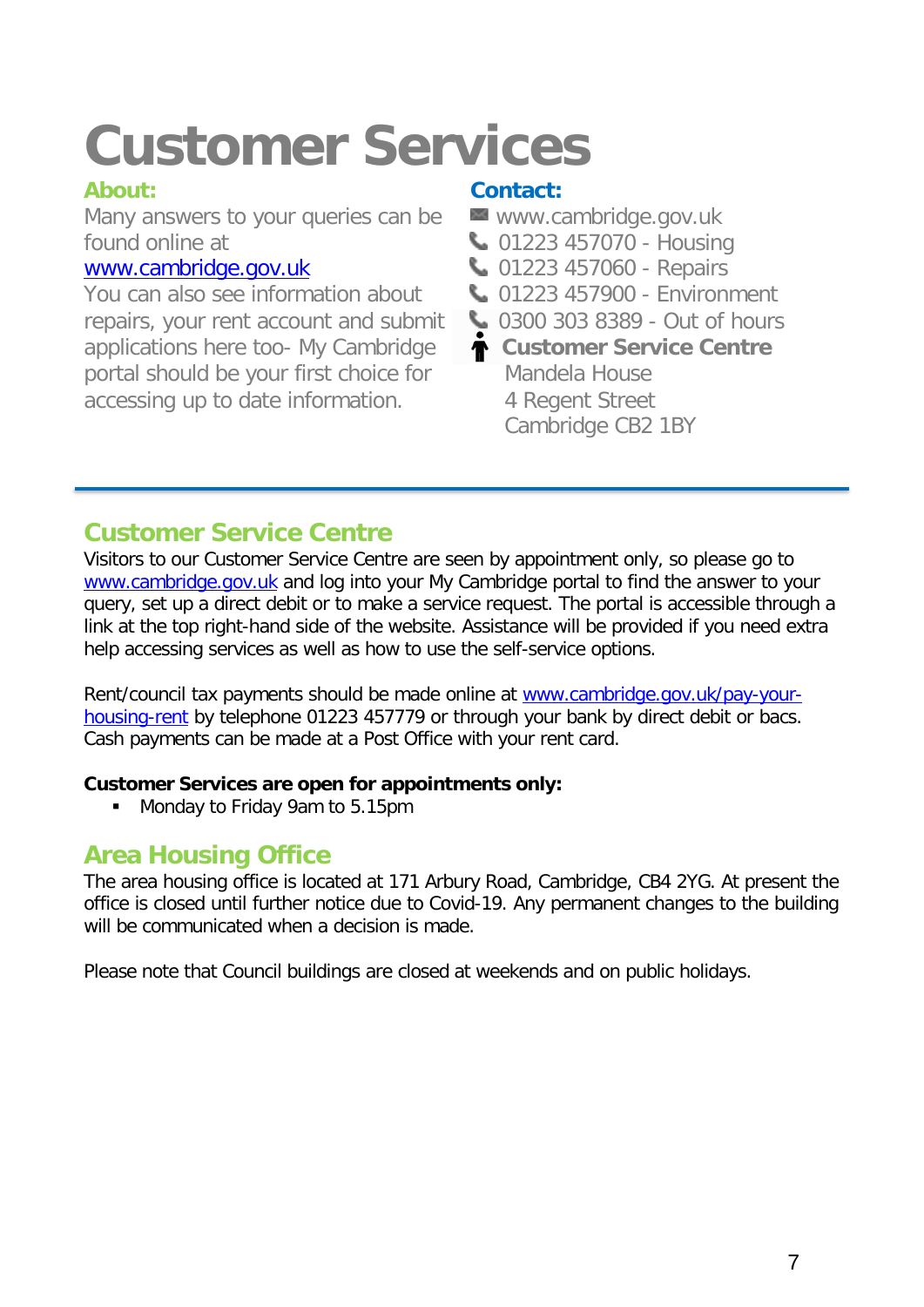# **Rent**

### **About:**

Paying your rent to your landlord is one of the most important outgoings you will have. Make sure you know the different ways you can pay your rent and the support available if you get into difficulty.

#### **Contact:**

**[www.cambridge.gov.uk](http://www.cambridge.gov.uk/)**

- **Customer Service Centre**
- $\textsf{T}$  Mandela House 4 Regent Street Cambridge CB2 1BY 01223 457070

## **Housing rent and how to pay it**

As a council tenant you must pay your rent in advance every week, fortnight or month, according to your tenancy conditions.

Your rent is set every April. If we have to change your rent for any reason, we will tell you in writing at least four weeks in advance.

### **How to pay your rent**

You can pay your rent in the following ways:

#### **Pay by monthly direct debit**

If you would like to pay your rent by direct debit, please contact the Council for a form or find one online at:

<https://www.cambridge.gov.uk/pay-your-housing-rent>

#### **Pay online**

Pay your rent online using our online payments service. This is a convenient, secure way to pay and is available 24 hours a day, seven days a week: <https://www.cambridge.gov.uk/pay-your-housing-rent>

#### **Pay in cash can be made at any Post Office**

#### **Pay by telephone**

Call 01223 457779 to pay your bill by telephone. You will need your housing rent account number and your debit or credit card.

## **Extra help**

If you have difficulty paying your rent, find information relating to debt support and advice on the next page. For a more detailed discussion you can also contact Customer Services on 01223 457070.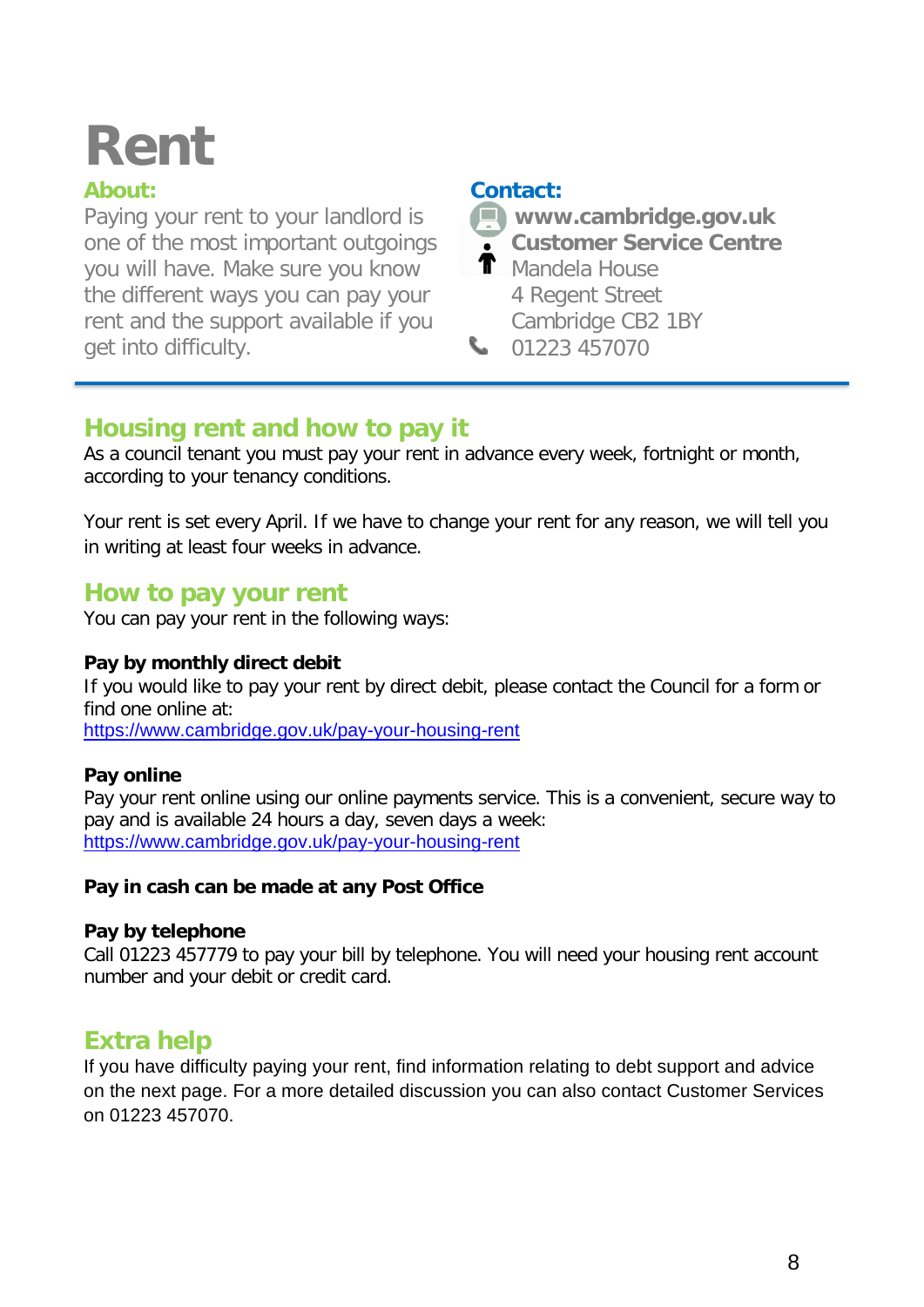# **Debt Support & Advice**

If you are having problems paying **[www.cambridge.gov.uk](http://www.cambridge.gov.uk/)** your rent on time, please let us know as soon as soon as possible. We can Mandela House help you plan your finances and 4 Regent Street ensure you are receiving the benefits Cambridge CB2 1BY to which you are entitled. 01223 458418/456948

**Contact:**<br>www.cambridge.gov.uk

# **Financial Support and Advice**

Once you are settled into your property, your Assistant Housing Officer will contact you to ensure you are maintaining your financial commitments as well as identify any additional assistance you may need.

# **Debt advice service**

If you are concerned about your rent or Benefits, visit the Council's own Financial Inclusion Officers. Call 01223 458418 or 01223 458345 to book a friendly, confidential meeting to help you plan your finances and ensure you are receiving all the benefits you are entitled to.

# **Citizen's Advice Bureau at the City Council**

There are self-help kiosks at the Customer Service Centre for general advice from the CAB.

You can visit CAB at their offices at 66 Devonshire Road, Cambridge CB1 2BL on Mon-Fri, 9.15am-12.45pm. Or phone their Advice line at 0844 848 7979 or visit them online at [www.cambridgecab.org.uk](http://www.cambridgecab.org.uk/)

# **Credit Unions**

If you're looking for better ways to save and borrow, contact your local credit union:

- Rainbow Saver [Anglia Credit](http://rainbowsaver.co.uk/) Union
- Eastern [Savings](http://www.eslcu.co.uk/) and Loans

Credit unions are co-operatives that are typically run by volunteers, which means any profits are put back into the union to fund loans to members.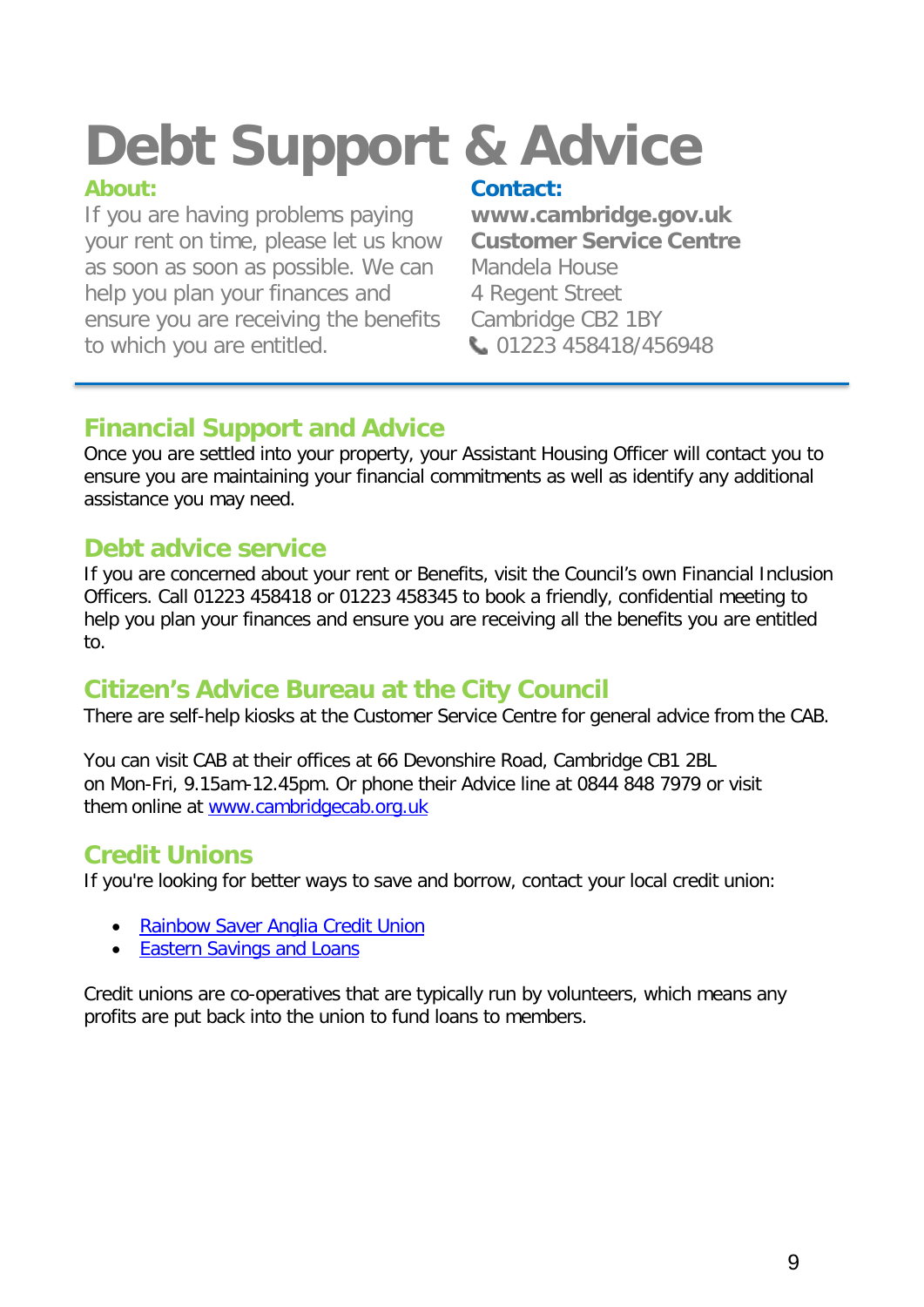# **Housing Cost Support**

### **About:**

You may be eligible for help if your income is not enough to pay your rent.

# Contact for Universal<br>Credit: Credit: Credit: Universal<br>Department for Work Customer Service Centre

**and Pensions** 73-79 Chesterton Road Cambridge CB4 3BQ [www.gov.uk/universal-credit](http://www.gov.uk/universal-credit) 0800 328 5644

01223 457721 Cambridge CB2 1BY 4 Regent Street Mandela House

# **Universal Credit**

If you are under state pension age, you may get help to pay your rent as part of a Universal Credit claim. To make a claim for Universal Credit from the Department for Work and Pensions, you can claim online here [www.gov.uk/apply-universal-credit.](http://www.gov.uk/apply-universal-credit) More information on Universal Credit can be found here:

- [www.gov.uk/universal-credit](http://www.gov.uk/universal-credit)
- Free Universal Credit Helpline 0800 328 5644
- [www.cambridge.gov.uk/universal-credit-information-for-claimants](http://www.cambridge.gov.uk/universal-credit-information-for-claimants)

## **Housing benefit**

If you (and any partner you may have) are of pension age or you are currently already receiving housing benefit, you may get housing benefit to help you pay your rent. Claim housing benefit online at [www.cambridge.gov.uk/make-a-benefit-claim](http://www.cambridge.gov.uk/make-a-benefit-claim)

If you are currently claiming housing benefit and are moving, please let us know. [www.cambridge.gov.uk/tell-us-about-changes-in-your-circumstances](http://www.cambridge.gov.uk/tell-us-about-changes-in-your-circumstances)

# **Am I eligible?**

You may claim Universal Credit or housing benefit if you pay rent and your income, savings and investments are below a certain level but you cannot usually get help if:

- you have savings of over £16,000, unless you are a pensioner and getting the 'guarantee credit element' of pension credit
- you live in the home of a close relative
- you are a full-time student, unless you are disabled or have children
- you are an asylum seeker or are sponsored to be in the UK

#### **Continued…**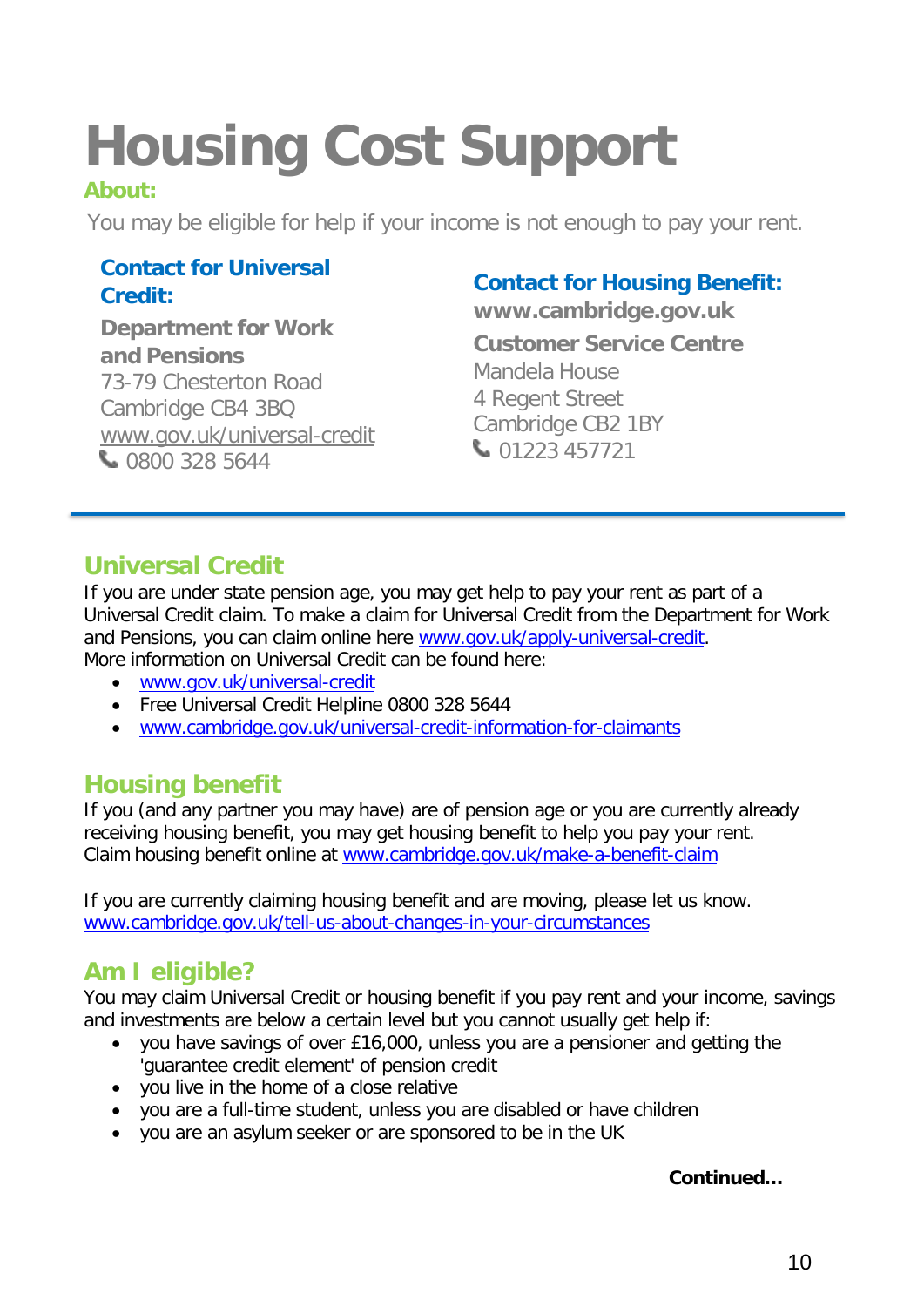If you live with a partner or civil partner both of your incomes and savings will be looked at to see if you qualify for Universal Credit or housing benefit. If you are single and aged under 25 the amount of help is restricted.

### **Council Tax**

You may also get help towards your Council Tax if you have a low income. If you claim housing benefit, we will also look to see if we can help you with your Council Tax at the same time.

If you are claiming Universal Credit, you will have to make a separate claim online at [www.cambridge.gov.uk/council-tax-reduction.](http://www.cambridge.gov.uk/council-tax-reduction)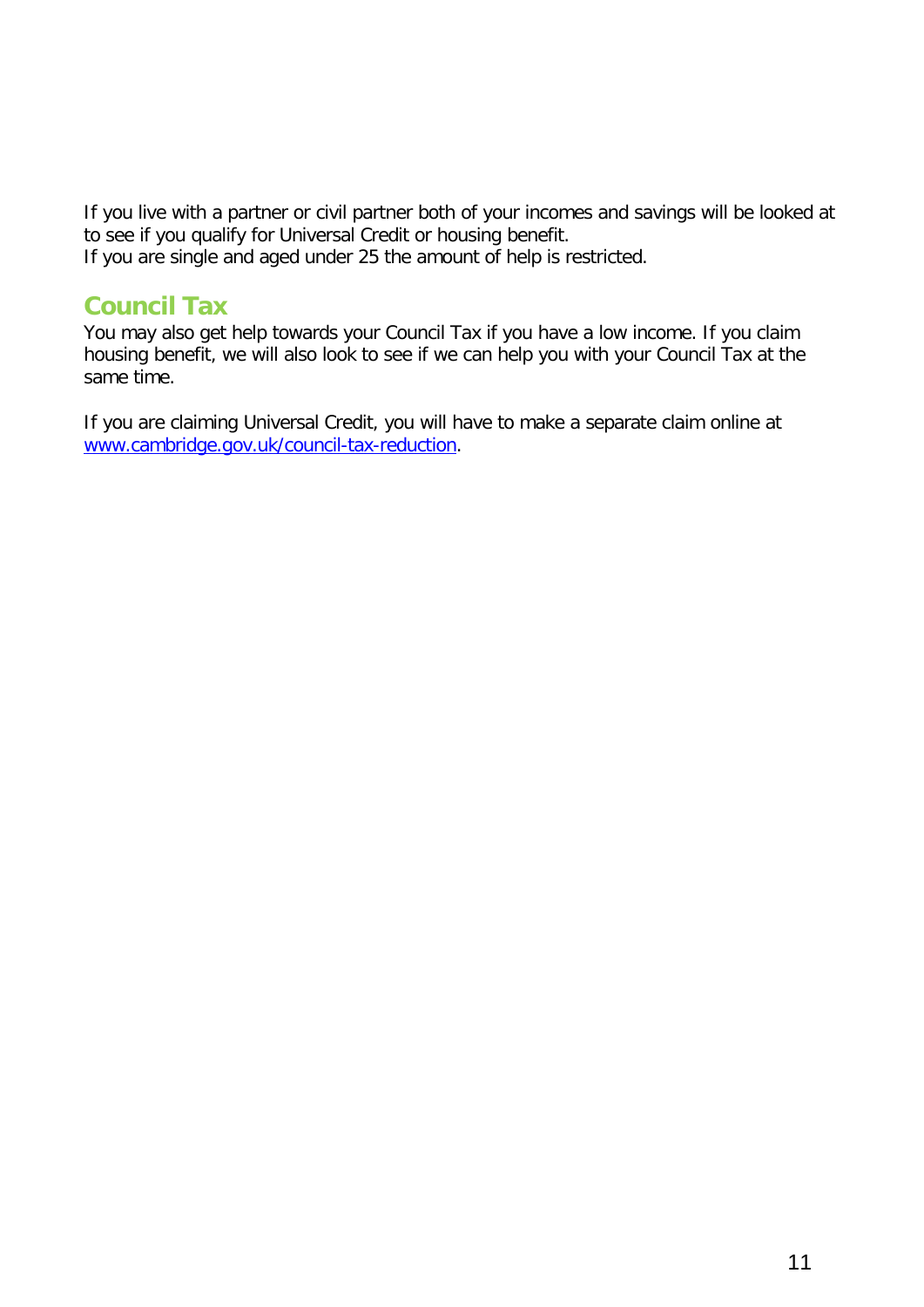# **Repairs**

During your time living in your **[www.cambridge.gov.uk](http://www.cambridge.gov.uk/)**<br>property, you may need to request a **Customer Service Centre** property, you may need to request a **Customer Services Customer Services Customer Center** repair if something is broken. This will either be an emergency, urgent or 4 Regent Street routine repair, or it may be part of a Cambridge CB2 1BY long-term planned maintenance plan (01223 457060)

## **About: Contact:**

**0300 3038389 (Out of hours)** 

# **Request a housing repair**

You can request a repair to your property online at [www.cambridge.gov.uk/repairs,](http://www.cambridge.gov.uk/repairs) or you can call 01223-457060 / Out-of-hours emergencies: 0300-303-8389

You can also request a repair online on your MyCambridge portal, accessed from the top right hand side of the Cambridge City Council homepage.

If you have a caretaker, they will also be able to log a repair to the communal area on your behalf.

## **When the repair will be done**

For routine repairs, we will offer you either a morning appointment (8am to 12noon) or an afternoon appointment (12noon to 16:00). Up to date information about any changes to these services will be on the City Council website.

If we give you an appointment this should be within twenty working days of ordering the works.

Your repair will fall into one of these categories.

- Emergencies Dealt with within 24 hours
- Urgent repairs Dealt with within 3 working days
- Routine repairs Dealt with within 20 working days
- Long-term planned maintenance Added to long-term maintenance plan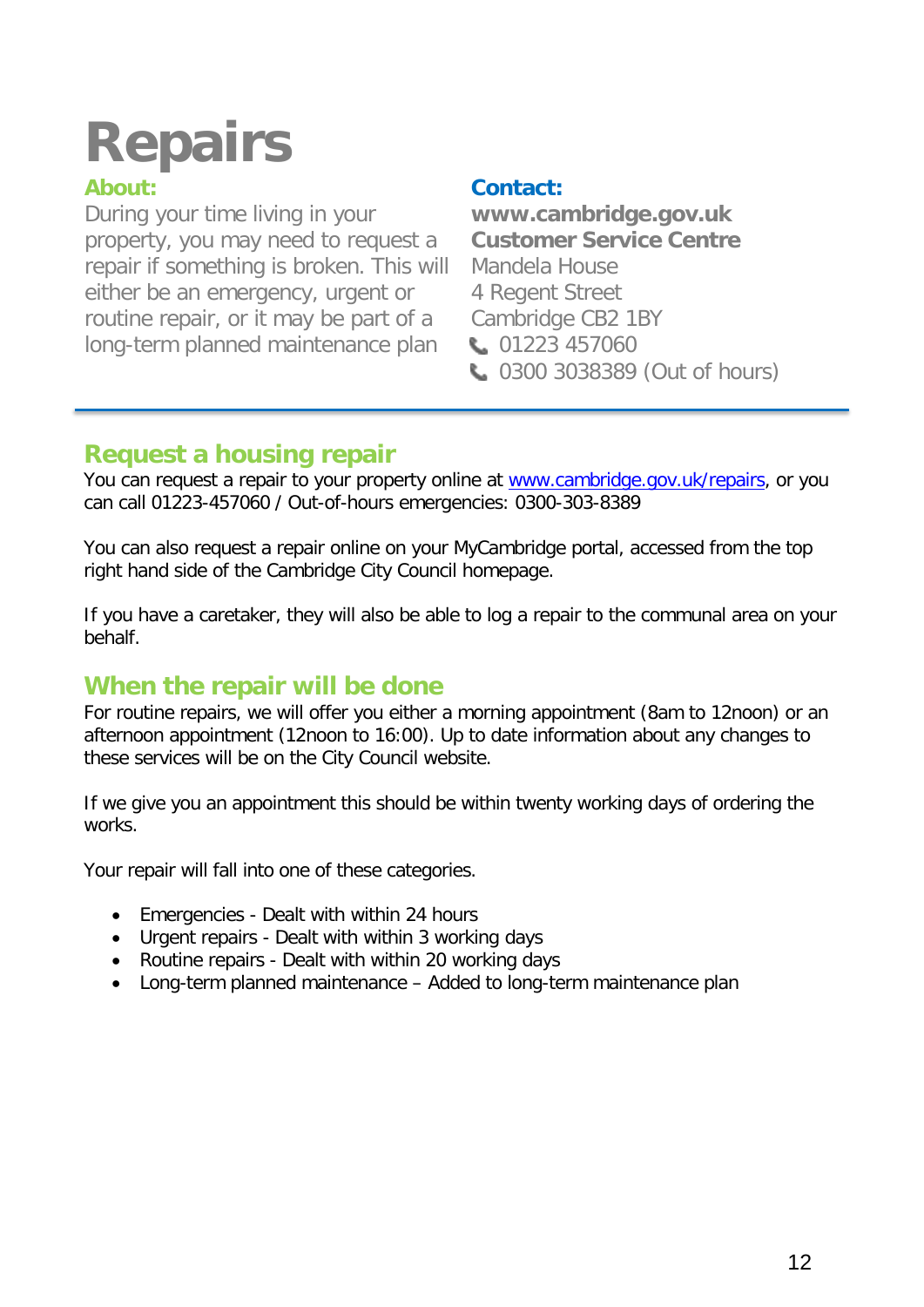# **Cambridge City Council Tenant Sign-up Pack**

**Repairs Responsibilities**

Though the Council will maintain the **[www.cambridge.gov.uk](http://www.cambridge.gov.uk/)** structure of your home, as well as **Customer Serv** some of the fixtures and fittings, it's Mandela House some of the fixtures and fittings, it's important to know which things in 4 Regent Street your home you are responsible for. Cambridge CB2 1BY

**Contact:**<br>www.cambridge.gov.uk

- 01223 457060
- **0300 3038389 (Out of hours)**

## **Some things we are responsible for**

- Drains, gutters and outdoor pipes
- Roofing, outside walls and chimneys
- Outside doors and windows
- Outside paintwork
- Steps and paths to the front door and around the property to the back door
- Marking the boundary of a property

## **Some things you are responsible for**

- TV aerials However, on blocks of flats 3 storey and above the council is responsible.
- Tap washers
- Inside doors
- Window glass
- Replacing fuses, plugs and light bulbs
- Decorating the inside of your home\*
- Sweeping your chimney
- Repairing any item that you fitted yourself or that was fitted by a past tenant
- Shelves
- Your garden
- Cleaning waste-water gullies outside your kitchen
- Repairing tiles around fire surrounds
- Renewing door handles, hinges and latches on inside doors
- Repairing your own washing lines, posts and rotary driers
- provided
- Inside walls, ceilings, floors, skirting boards, door frames and kitchen units
- Heating and hot-water units
- Electric, gas and water services and fittings, including basins, sinks, baths, toilets, pipes and wiring
- Replacing gate fittings
- Repairs to back-garden paths
- Renewing curtain rails
- Renewing a broken toilet seat
- Renewing waste plugs and chains on sinks and baths
- Unblocking baths, wash basins and sinks
- Blockages inclusive of the waste gully
- Repairing internal plaster is the tenant's responsibility unless the damage has been caused by a leak that was not the tenants' fault

#### **\*Please refer to page 15 for information about Asbestos and page 31 for information about Lead Paint**

• Outside sheds and stores which we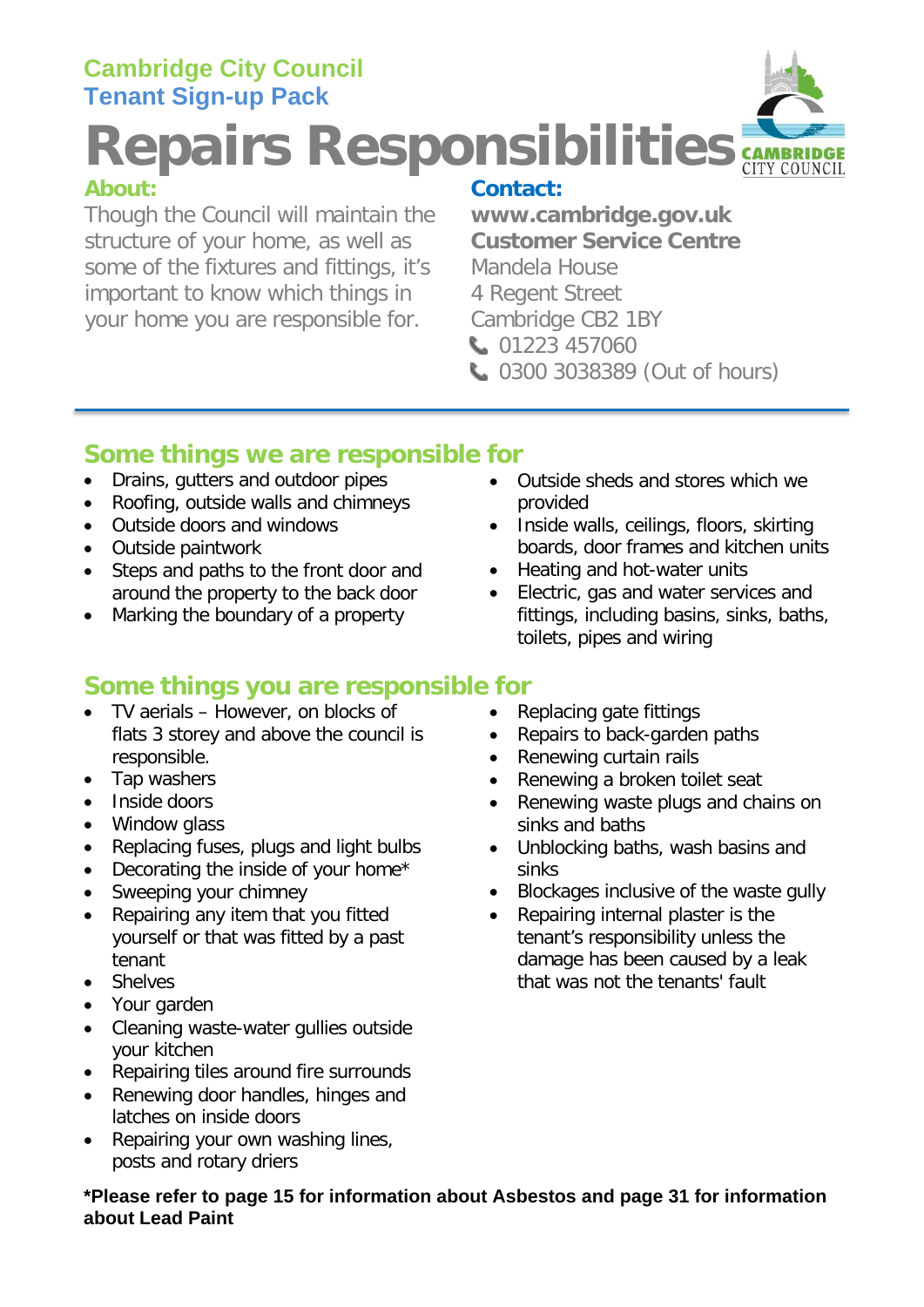# **Alterations**

If you want to make alterations to **[www.cambridge.gov.uk](http://www.cambridge.gov.uk/)** your home, you must get permission from the Council first. The Council Mandela House also provides adaptations for tenants 4 Regent Street who need them. To apply for either, Cambridge CB2 1BY contact the Council for a form. **1201223 457060** 

### **About: Contact:**

**0300 3038389 (Out of hours)** 

# **Making alterations to your Council House**

You must contact the Council for permission and advice about making alterations to your home, otherwise you will be asked to remove it or the council will remove it and charge for the cost. You'll need to fill out a form and planning permission may be required.

If you are an introductory tenant, you aren't allowed to make alterations.

# **Examples of required permissions**

- 
- Changing the bathroom suite Building a conservatory
- 
- Laying laminated or wood floors Building an extension
- 
- Installing or removing a water meter **plumbing works**
- Removing or building internal walls
- 
- Installing new kitchen units Installing roofing over a passageway<br>• Laying laminated or wood floors Building an extension
	-
	- Changing electrical, heating, gas or

## **Home Adaptations for older or disabled Council Tenants**

The Council will supply and install disabled adaptations free of charge to tenants who need them.

If you are a council tenant and need grab rails, lever taps, half-steps or second banister rails you can ask for these at our customer service centre. These items do not require an occupational therapy assessment.

Larger adaptions to your home can also be carried out but require an occupational therapy assessment. The occupational therapist will visit you at home and assess your needs, then contact the Council requesting any necessary adaptations.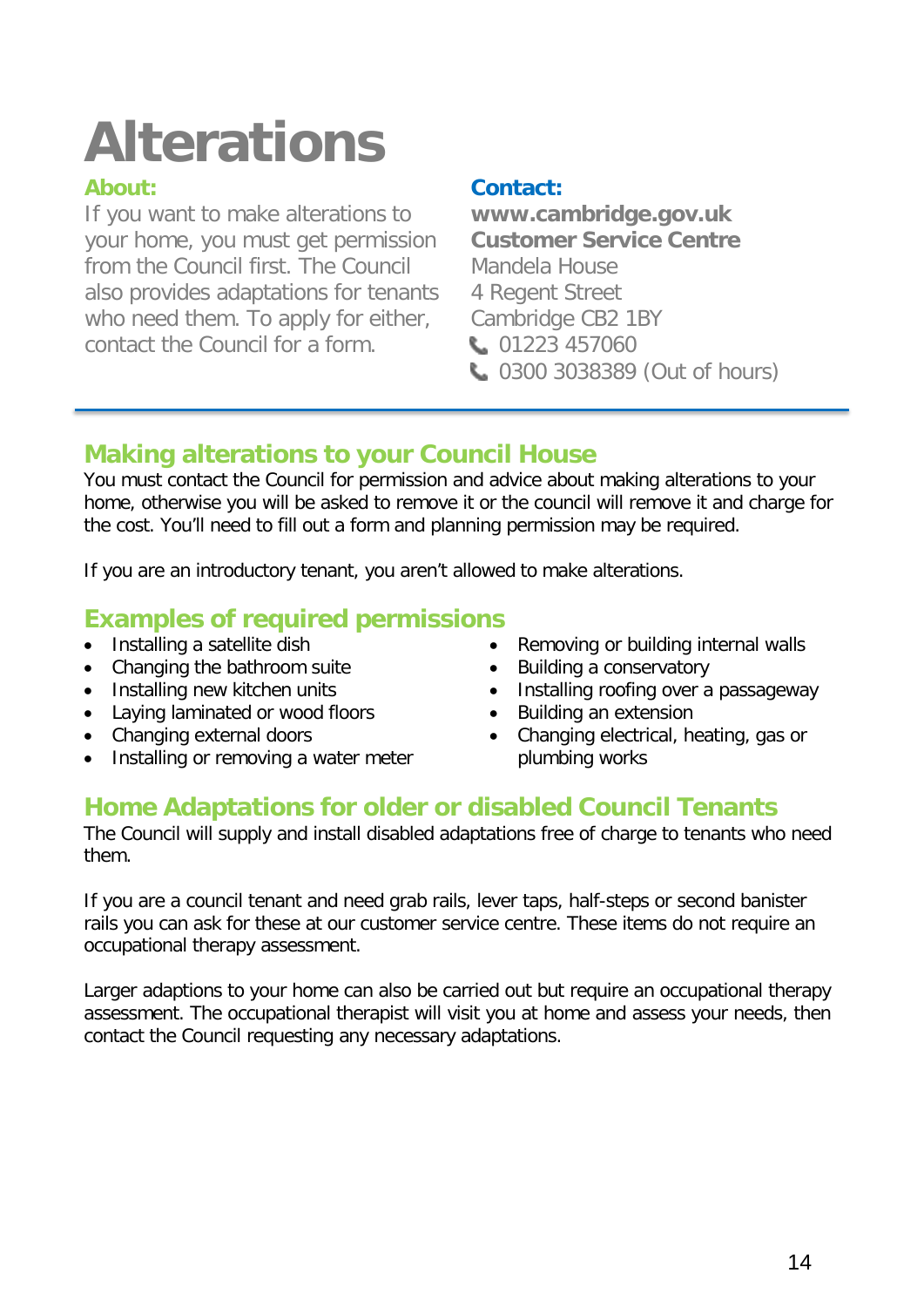# **Asbestos**

### **About:**

Asbestos is a mineral that was commonly used in building materials in the past. Buildings constructed or refurbished before the year 2000 may contain asbestos. It was commonly used in walls, drains, flues, roofing, guttering, airing cupboards and floor tiles. It is usually safe if not disturbed. If asbestos materials are damaged and fibres are released, they can pose a risk to health.

### **Contact:**

**[www.cambridge.gov.uk](http://www.cambridge.gov.uk/) Customer Service Centre** Mandela House 4 Regent Street Cambridge CB2 1BY 01223 457060 **4000 3038389 (Out of hours)** 

# **How will I know if there's asbestos in property?**

We will make all asbestos survey information in our possession available to you when you occupy the property. This information will assist you and others in avoiding disturbing any know asbestos containing material during maintenance or if you wish to decorate or make alterations to your property. Remember it only pose a risk to health if damaged or disturbed.

# **What if no survey information is available or I misplaced the information?**

Please contact us and we will review our records and if available we will supply it to you.

If you would like to decorate or make alterations to your property, please ensure to follow the tenants, alterations procedure. For certain activities you may need our permission at which point we can obtain an asbestos survey. You may not need permission to decorate however if you are likely to sand down or prepare surfaces you need to be aware that asbestos might be present.

# **Tenant Alterations and Asbestos**

Any asbestos material identified within the scope of your alteration will be your responsibility and all the conditions for the safe removal or encapsulation will be agreed as part of the permissions within the tenant alterations procedure. Any known asbestos containing material to be encapsulated or painted will need to be identified with an asbestos labelled/sticker to prevent accidental exposure for future maintenance or repairs.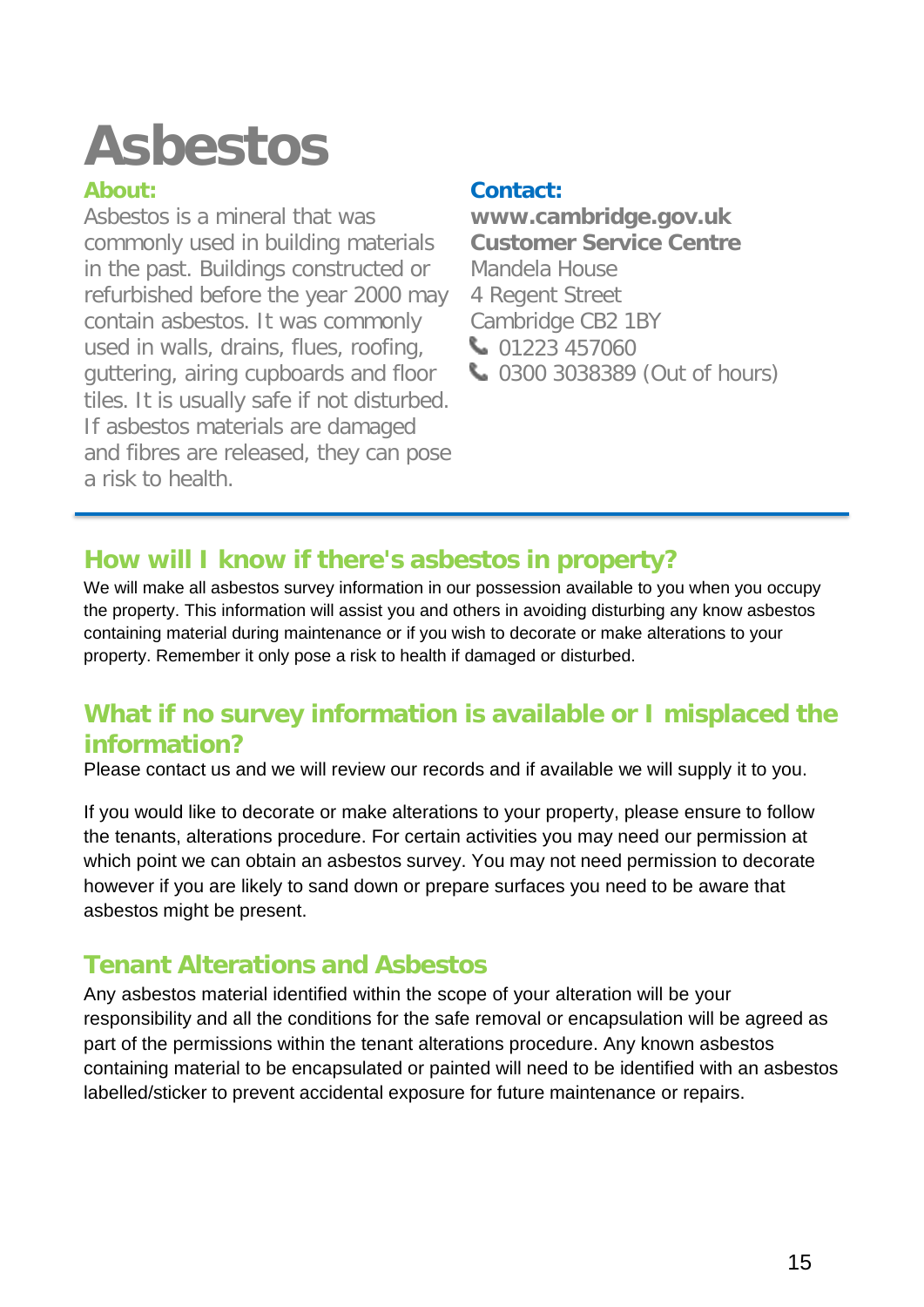## **What if a known asbestos containing material is damaged or deteriorating.**

Please get in contact with us to make an assessment of the risk and any remedial work that may be required.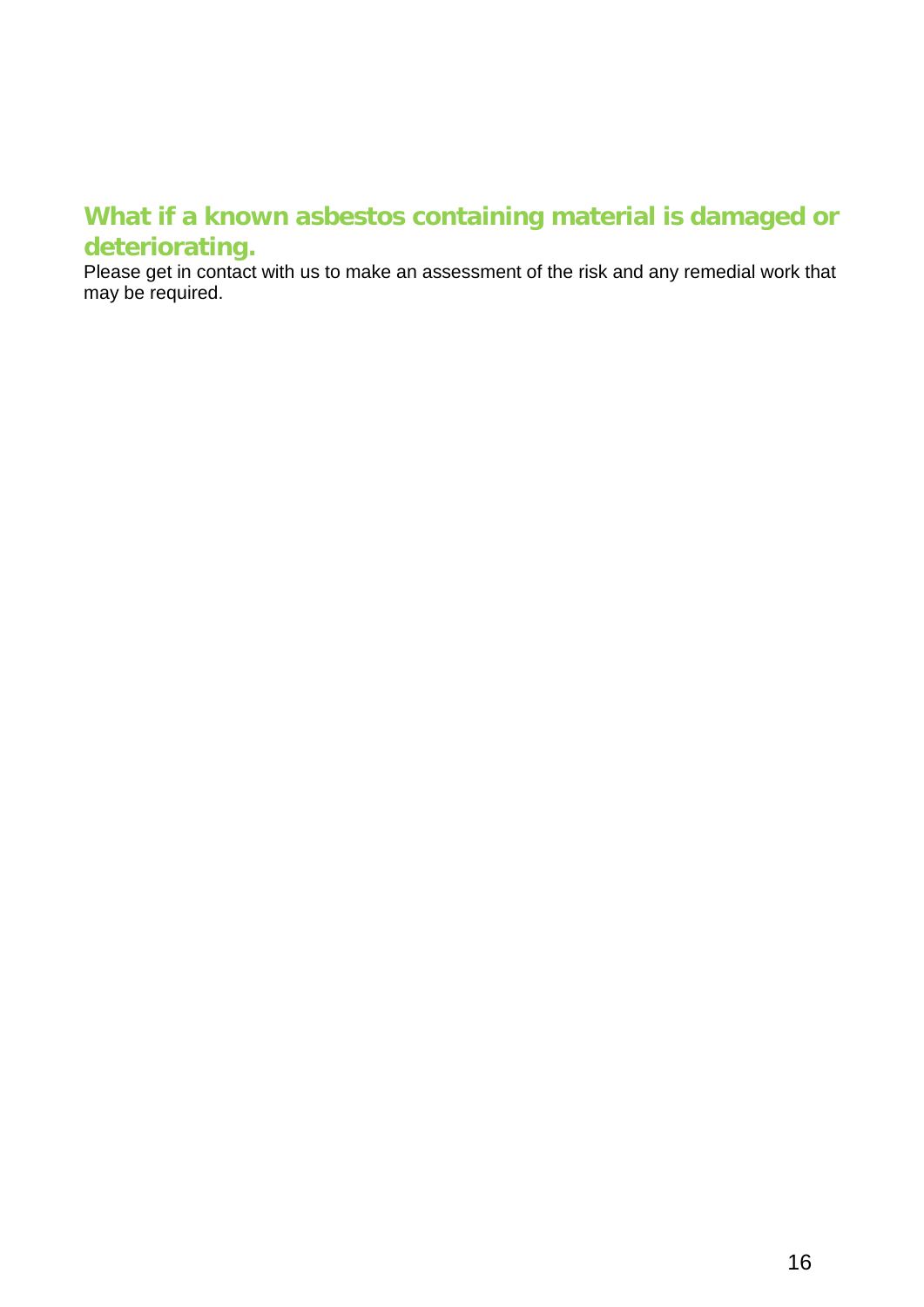# **Reconnecting your gas**

### **About:**

Your new home will not be connected to a gas supplier when you move in. To get your gas supply reinstated, make sure to follow the instructions below.

### **Contact:**

**[www.cambridge.gov.uk](http://www.cambridge.gov.uk/) Customer Service Centre** Mandela House 4 Regent Street Cambridge CB2 1BY 01223 457060

- **03332 070766 (Mears)**
- **C** 0800 111 999 (Gas Emergencies)

# **Getting your gas supply reinstated**

Contact the energy company who currently supplies the gas to the property. Your housing officer will inform you of the energy company to call. You do not have to stay with this company to pay for gas, but you must contact them initially and register as a new account holder in order that the gas can be reconnected. Make sure the gas meter is read when you move in and you can give that reading to the energy company straight away (so you only pay for the gas you use in the property).

# **Prepayment meters**

#### **If there is a prepayment meter, ask for a new prepayment meter key or smart card**

- Ask for the best rate energy suppliers will not automatically give it to you
- Ask about arrangements for a temporary meter card if needed

#### **The energy company will advise you on:**

- The nearest shops and Post Office locations as well as their opening times
- How to top up your new prepayment meter key or smart card
- What to do if you lose your new prepayment meter key or smart card

#### **Top up your new prepayment meter key or smart card with credit (the meter will give you onscreen instructions).**

# **Getting the best tariff**

Once you have registered a new account with the energy company, compare prices with different energy companies to find the best tariff (both for gas and electricity). One way to do this is using price comparison websites – for help and information look at [https://www.citizensadvice.org.uk/consumer/energy/energy-supply/get-a-better-energy](https://www.citizensadvice.org.uk/consumer/energy/energy-supply/get-a-better-energy-deal/choosing-energy-tariff/)[deal/choosing-energy-tariff/](https://www.citizensadvice.org.uk/consumer/energy/energy-supply/get-a-better-energy-deal/choosing-energy-tariff/)

## **Contact the Council's gas servicing contractor, Mears**

Mears (tel. 03332 070766) will arrange for a gas engineer to service the boiler, reinstate the gas and instruct you on how to use your heating system. Ask the Mears gas engineer to show you their Gas Safe Registration card. Always view proof of ID before allowing access.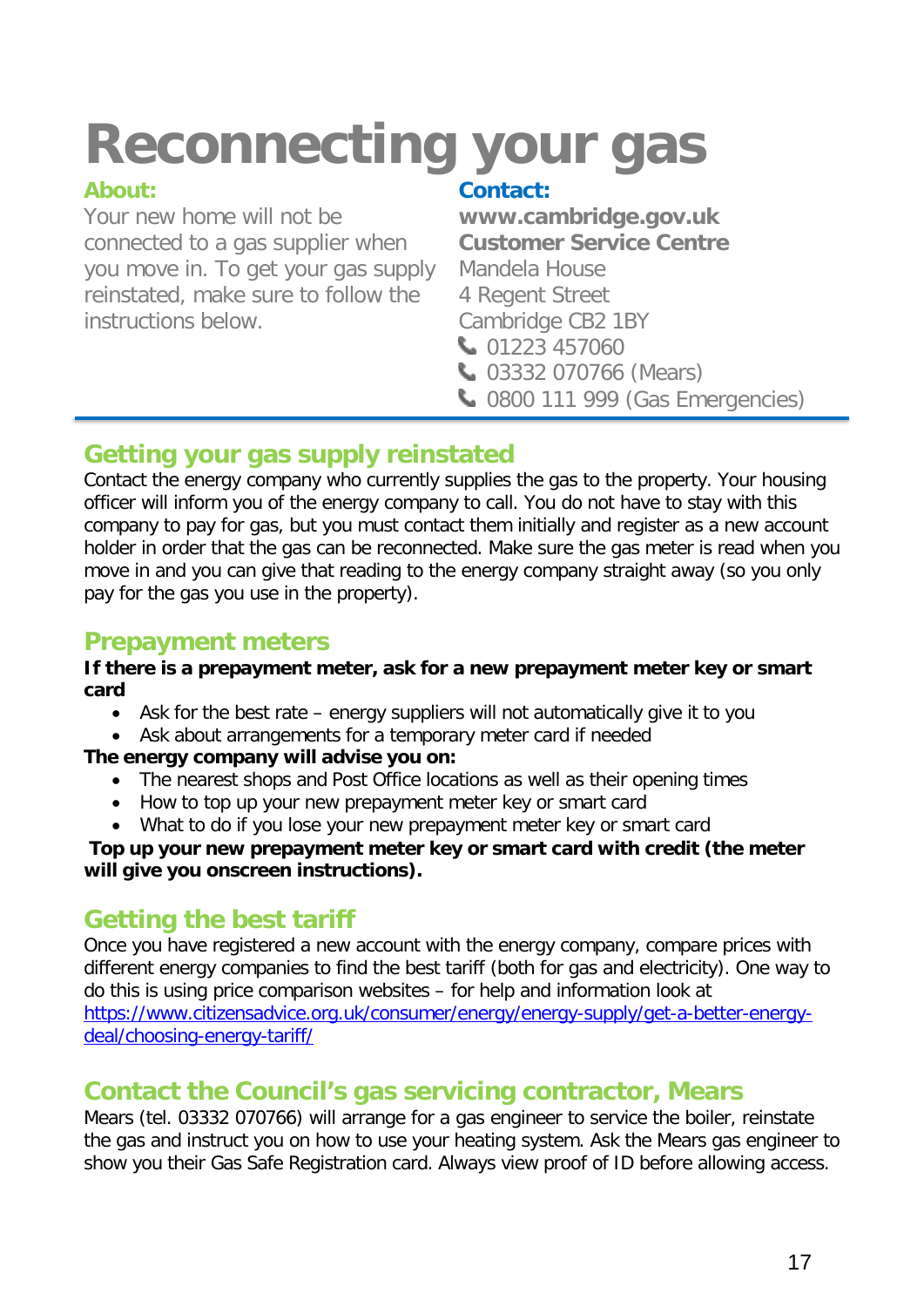# **Gas Safety Information**

### **About:**

There are some important things you need to know about using gas in your home. If you think there is a gas leak and can smell fumes, you should call the gas emergency service on 0800 111 999

### **Contact:**

**[www.cambridge.gov.uk](http://www.cambridge.gov.uk/) Customer Service Centre** Mandela House 4 Regent Street Cambridge CB2 1BY 01223 457060 **C** 03332 070766 (Mears)

**C** 0800 111 999 (Gas Emergencies)

## **Inspecting gas appliances**

Under the Gas Safety (Installation and Use) Regulations 1998, Cambridge City Council must inspect all gas appliances in Council homes once a year. The Council's gas contractor carries out all repairs, services and inspections on the gas appliances we own. They will need to enter your home once a year to carry out work.

# **Appointments**

Our contractor, Mears will let you know when they are going to call. If the appointment is inconvenient, call Mears on 03332 070766 to rearrange it. If you miss your appointment, Mears will ask you to make another appointment urgently.

If you fail to keep the second appointment, we will gain entry anyway and charge you for this work, up to £100.

When the gas engineer's visit, please:

- Refrain from smoking in the same room as the gas engineer
- Keep all pets secured safely
- Ensure clear access to the boiler, appliances, central heating and gas meter.

# **What to do if you smell gas?**

- 1. Extinguish any naked flames
- 2. Turn off the gas supply at the gas meter by turning the valve handle downwards.
- 3. Open doors and windows to ventilate the building
- 4. Phone the gas emergency service immediately FREE on **0800 111 999** (telephone lines are open 24 hours a day, 7 days a week)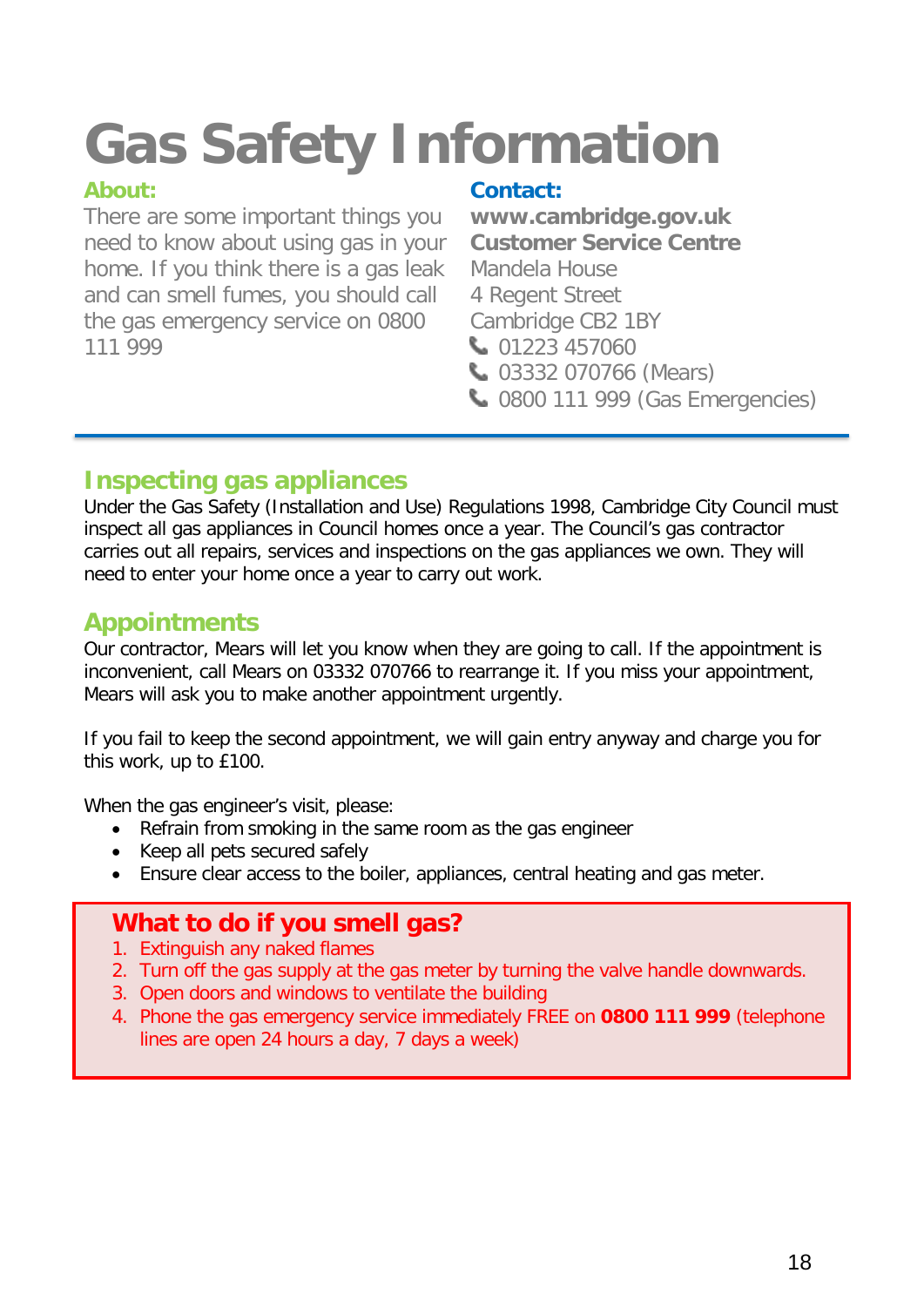# **Cambridge City Council Tenant Sign-up Pack**

# **Energy & Water**

If you have questions or concerns about energy or water in your new Mandela House home, you can ask the Council's 4 Regent Street<br>
Home Energy Officers. They give Cambridge CB2 1BY Home Energy Officers. They give advice on the phone or make home home home home home home and hidge.gov.uk visits. 01223 457676



**Contact:<br>Home Energy Officer** 

## **When you move in**

- Make sure you know what the meter readings are for gas and electricity, and water if you have a water meter – ask your housing officer if you don't know.
- Follow the instructions for gas reconnection on a previous page.
- To pay for electricity there are three options to pick from:
	- 1. contact your previous supplier (if you paid for electricity at your last address) and tell them you have moved – if you want to continue on the same tariff
	- 2. use the supplier the previous tenants used by contacting the company to set up a new account – you can then choose one of their tariffs
	- 3. look around for a new supplier and tariff (for help and information on how to do this look at [https://www.citizensadvice.org.uk/consumer/energy/energy-supply/get-a](https://www.citizensadvice.org.uk/consumer/energy/energy-supply/get-a-better-energy-deal/choosing-energy-tariff/)[better-energy-deal/choosing-energy-tariff/\)](https://www.citizensadvice.org.uk/consumer/energy/energy-supply/get-a-better-energy-deal/choosing-energy-tariff/)
- These options are the same regardless of how you pay if you have a pre-pay meter or not.
- You may save a little more (and it will be less complex) if you have gas and electricity with the same supplier.
- You must give the energy company the meter reading from the day you move in so you only pay for the energy you have used.
- Contact Cambridge Water on 01223-706050 to set up a customer account at your new address to pay for water. Ask about payment options and the different tariffs as you may be eligible for reduced, special tariffs.
- The quicker you set up your energy and water accounts, the more accurate your bills will be and the less likely you are to have problems with bills in the future.

# **Settling in to your home**

• Check you understand how to use your heating and hot water, for example how the thermostat works (if its digital) or how to set the programmer. If you are not sure or would like extra help to keep your bills down, contact the council's home energy officers.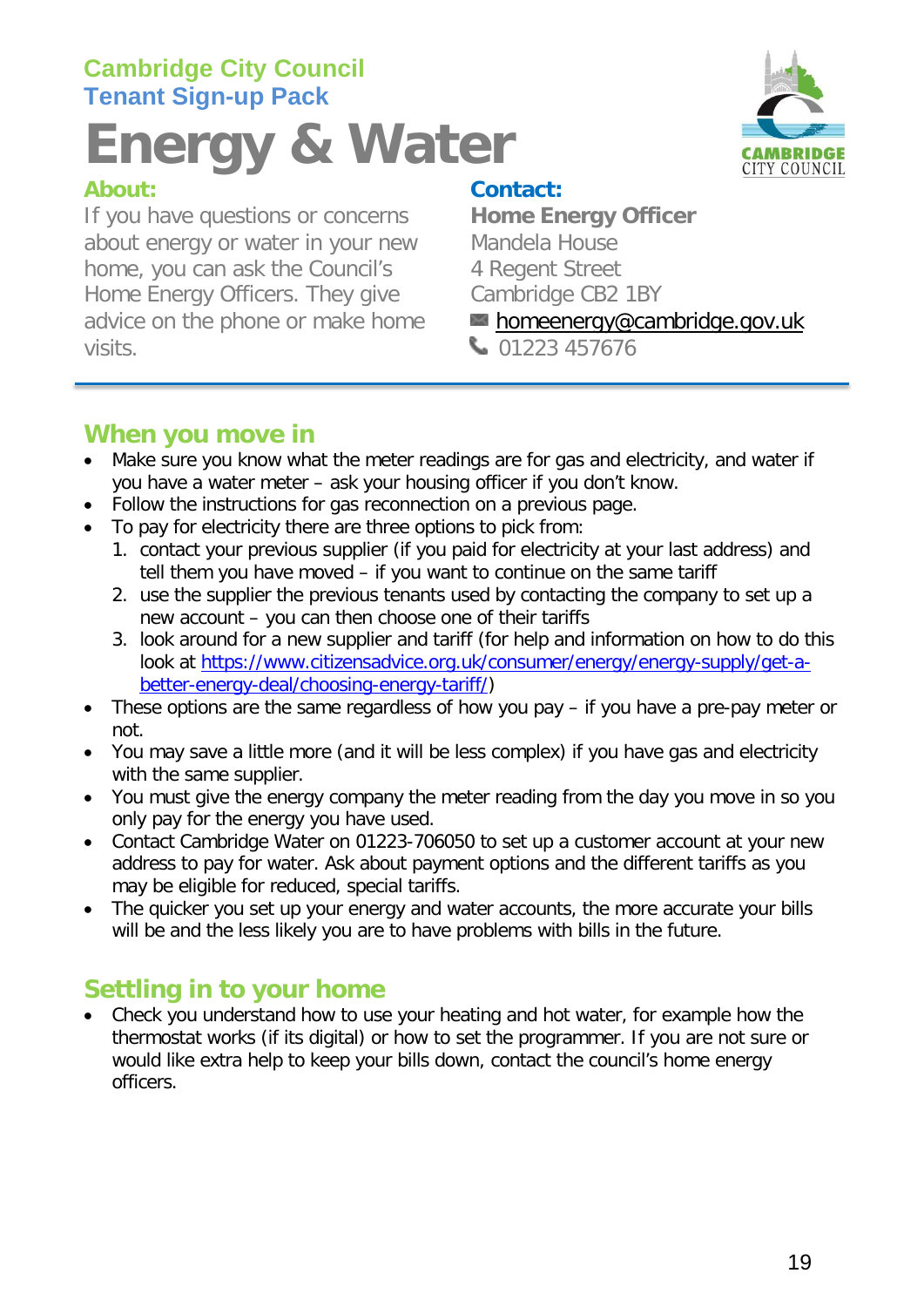

## **Below are some tips on saving energy and water (to help keep your bills down):**

- Turning your thermostat down just 1% could save you up to £75 per year.
- Your hot water cylinder only needs to be a maximum of 60 degree Celsius. Save money by keeping your water at this temperature.
- Always remember to draw your curtains at dusk this will reduce heat loss.
- 5% of your energy bill will come from lighting your house. Fit A+ rated LED light bulbs – they use 85% less electricity than halogen bulbs - and adjust curtains and blinds to let in as much light as possible during the day.
- Fill fridges and freezers as they use less energy when full and defrost your freezer regularly.
- When buying appliances look for A+ energy efficiency ratings.
- Wash clothes at 30 or 40 degrees as most of a washing machines energy is used to heat water.
- Spin clothes on high before tumble drying them, and dry outside when possible.
- Don't leave water running while brushing teeth or shaving
- When you can, use cold water rather than hot it will save energy and money.
- Use a washing up bowl to wash dishes, vegetables, etc. rather than a running tap.
- Get a drip or leak fixed as quickly as possible.
- Use a watering can rather than a hose in the garden

For more help and information on energy and water at home, especially if you are struggling with your bills, contact the council's Home Energy Officers.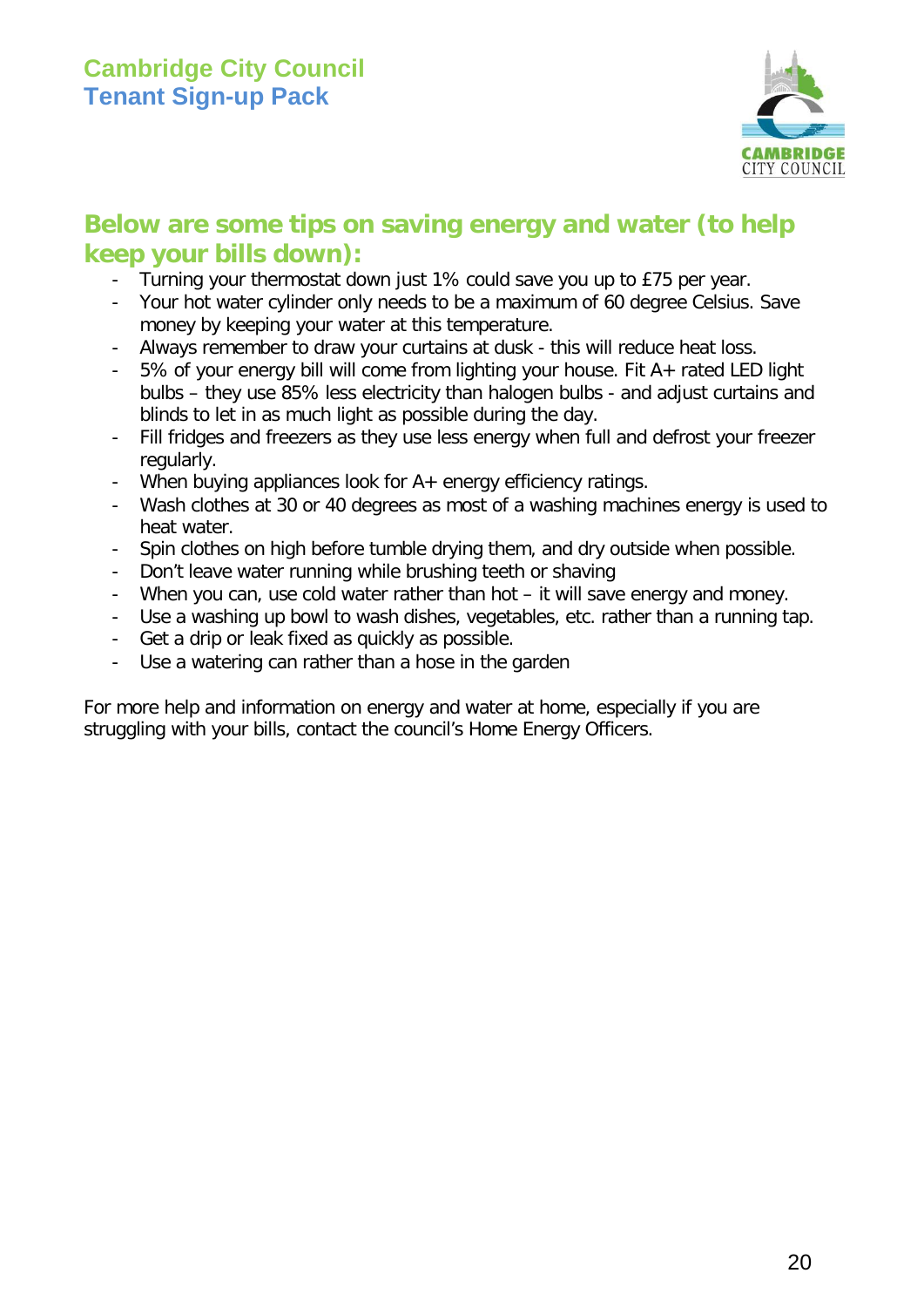# **Cambridge City Council Tenant Sign-up Pack**



# **Domestic Abuse:**

**Information and Advice for Tenants**

The Council is committed to **[www.cambridge.gov.uk](http://www.cambridge.gov.uk/)** providing support to those **Customer Service Centre** affected directly and indirectly by Mandela House domestic abuse. 4 Regent Street

#### **About: Contact:**

Cambridge CB2 1BY 01223 457070

### **What is domestic abuse?**

The government definition of domestic abuse is:

"any incident, or pattern of incidents, of controlling, coercive, threatening behaviour, violence or abuse between those aged 16 or over who are, or have been, intimate partners or family members regardless of gender or sexuality."

### **What will we do to help?**

We will respond confidentially, sympathetically, and effectively to any customer who discloses that they are experiencing domestic abuse:

- Staff can arrange to meet tenants in private interview rooms or at an agreed choice of safe venue with the safest method of contact agreed
- Translation services will be provided where required
- Housing Advice drop-in service offers free, confidential advice offering assistance with a range of housing issues
- Information can only be shared on a need-to-know basis and in accordance with the Council's Safeguarding Children and Adults at Risk Policy and staff can discuss concerns with a Safeguarding Designated Officer
- You can tell staff in confidence if your need for repairs have been caused by domestic abuse.
- The council will assess for target hardening works

The Council respects the right of the customer to make their own decision on what, if any, action is to be taken. However, if there are safeguarding concerns, we have a legal duty to share information with relevant agencies.

#### **Domestic abuse is a crime. Always call 999 in an emergency.**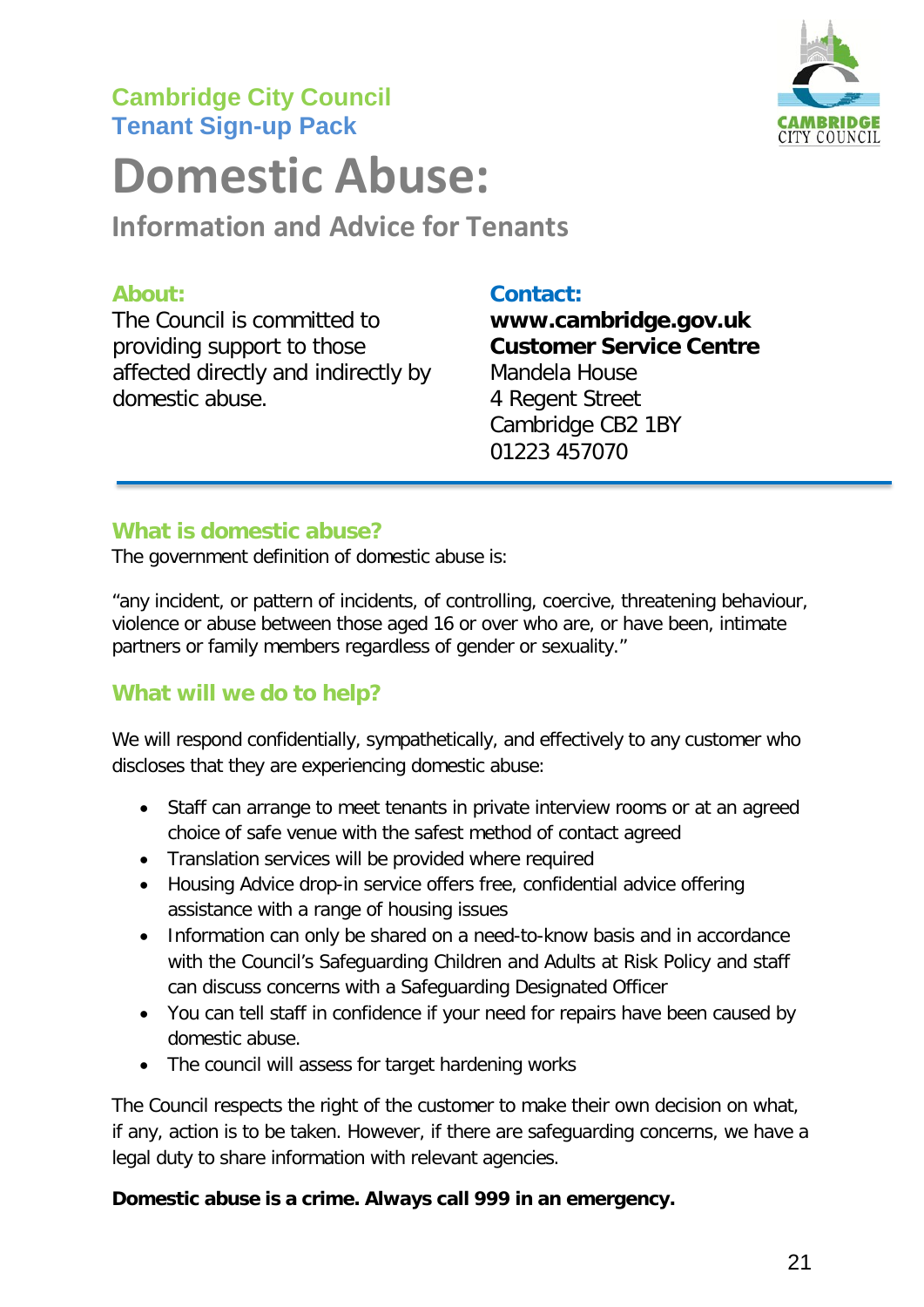### **More Help and Advice**

#### **Domestic abuse is a crime. Always call 999 in an emergency.**

#### **The Bobby Scheme (for home security)**

Tel: 01480 413311 or 07866 602100 Website: <http://www.thebobbyscheme.org/> You can request support individually or by a support worker.

#### **Cambridge City Council Advice for people affected by domestic abuse**

Website: [https://www.cambridge.gov.uk/advice-for-people-affected-by-domestic](https://www.cambridge.gov.uk/advice-for-people-affected-by-domestic-abuse)[abuse](https://www.cambridge.gov.uk/advice-for-people-affected-by-domestic-abuse)

#### **Cambridge Rape Crisis**

Helpline Tel: 01223 245888 Office Tel: 01223 313551 Local Website: <http://cambridgerapecrisis.org.uk/> Email support service: [support@cambridgerapecrisis.org.uk](mailto:support@cambridgerapecrisis.org.uk) National Helpline Freephone: 0808 802 9999 National Website: <https://rapecrisis.org.uk/>

#### **Cambridge Women's Aid**

Tel: 01223 361214 Website: <http://cambridgewa.org.uk/> National email**:** [helpline@womensaid.org.uk](mailto:helpline@womensaid.org.uk) - response within 5 working days National Helpline Freephone 24 hour Tel: 0808 2000 247 National Website: <https://www.womensaid.org.uk/>

#### **Cambridgeshire & Peterborough Domestic Abuse & Sexual Violence (DASV) Partnership**

Website: [http://www.cambsdasv.org.uk](http://www.cambsdasv.org.uk/) **Childline** Tel: 0800 1111 Website: <https://www.childline.org.uk/>

#### **Domestic Abuse National Helpline**

Tel: 0808 2000 247 Website: <http://www.nationaldomesticviolencehelpline.org.uk/>

#### **Men's Advice Line**

National Helpline Tel: 0808 801 0327 Website: <http://www.mensadviceline.org.uk/>

#### **Muslim Women's Network UK**

National Helpline Tel: 0800 999 5786 Website: <http://mwnhelpline.co.uk/>

#### **National Stalking Helpline**

Tel: 0808 802 0300 Website: <https://www.suzylamplugh.org/Pages/Category/national-stalking-helpline>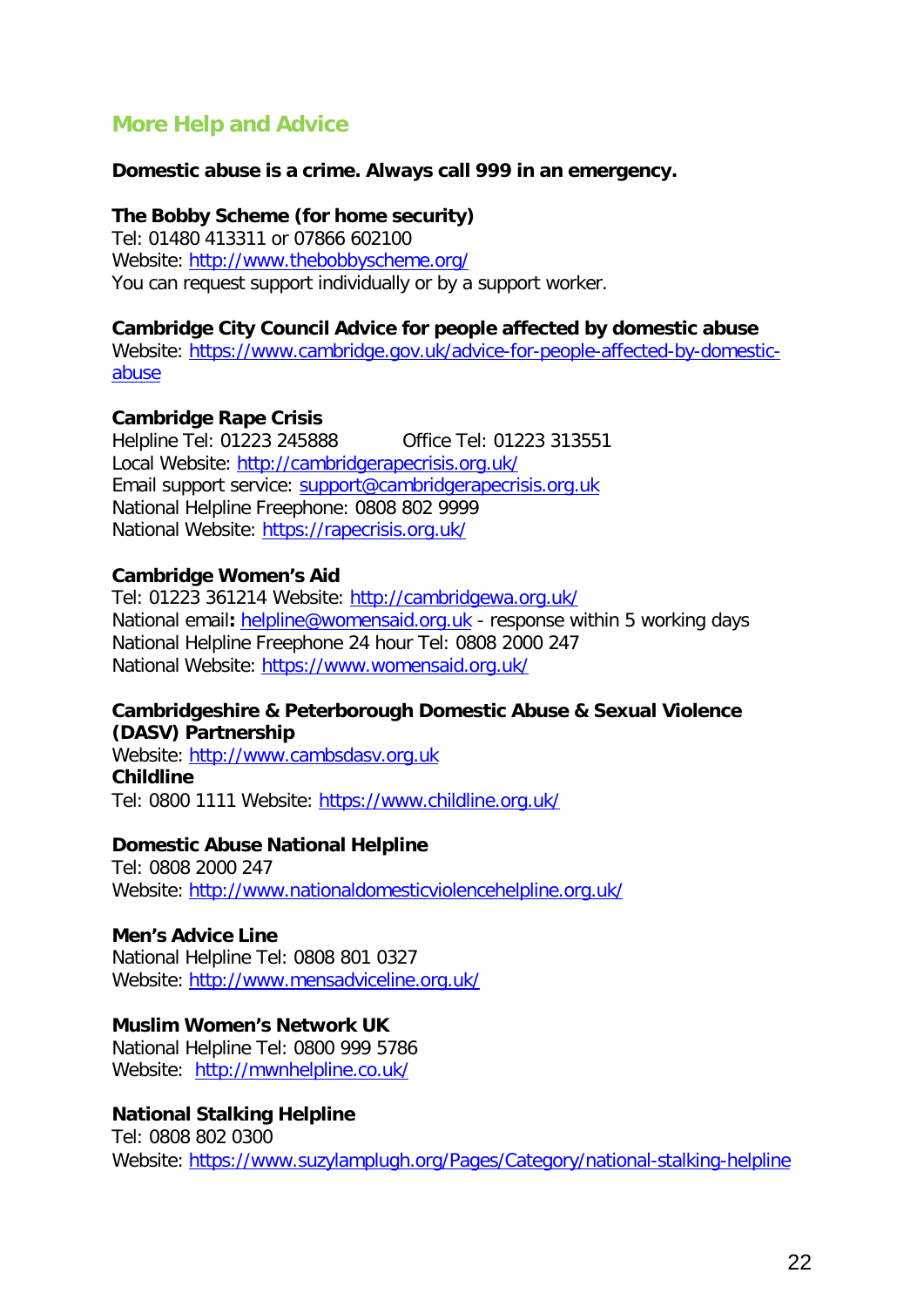#### **Respect Phone line – Help & Information for domestic abuse perpetrators**

National Helpline: 0808 802 4040 Website:<http://respectphoneline.org.uk/> **Galop - LBGT + anti-violence charity** National Helpline Tel: 0800 999 5428 Website: [http://www.galop.org.uk/](https://protect-eu.mimecast.com/s/huscCPjXH0GxR6CzygEm?domain=galop.org.uk)

#### **Karma Nirvana - supporting victims of 'honour' crimes and forced marriages**

National Helpline Tel: 0800 5999 247 Website: [https://karmanirvana.org.uk/](https://protect-eu.mimecast.com/s/PALKCQkZCXAWpRUPGd0z?domain=karmanirvana.org.uk)

#### **Restored – help & Information for survivors within the Christian faith** Telephone: 02039063922

Website: [https://www.restoredrelationships.org/](https://protect-eu.mimecast.com/s/usgyCRl2tGmL1OiPZZse?domain=restoredrelationships.org)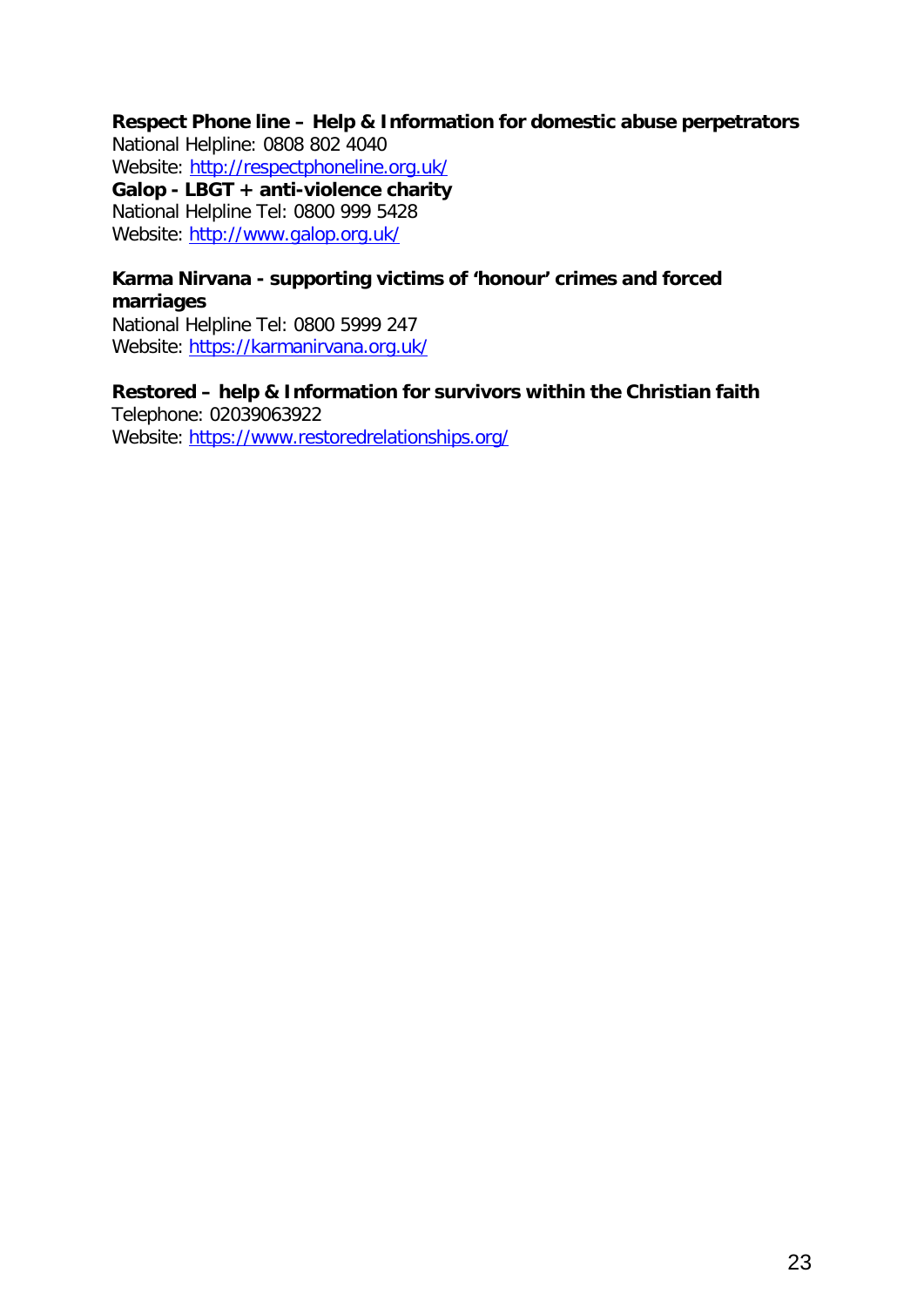# **Your Tenancy**

### **About:**

The Council aims to provide you with a safe and comfortable home. It is important that you understand the rules regarding your tenancy and how this relates to your household

### **Contact:**

**[www.cambridge.gov.uk](http://www.cambridge.gov.uk/) Customer Service Centre** Mandela House 4 Regent Street Cambridge CB2 1BY 01223 457070

## **Tenancy agreement**

Your [tenancy agreement i](https://www.cambridge.gov.uk/sites/default/files/docs/Tenancy%20agreement.pdf)s a legal contract between you and Cambridge City Council (the landlord). It sets out the rights and responsibilities of tenants and of the landlord. A copy of your tenancy agreement can be found at-

<https://www.cambridge.gov.uk/media/7507/tenancy-agreement.pdf>

The agreement explains that you will need to ask the Council's permission for certain things, like carrying out home improvements or taking in lodgers. It also sets out your responsibilities – like arranging your own contents insurance. Along with our responsibilities as your Landlord.

## **Joint tenancies**

If your tenancy is held jointly with someone else, the tenancy conditions apply equally to both of you. You will both be responsible for paying the whole rent (not just your share of it), any missed rent payments and for keeping to the tenancy conditions.

# **Introductory tenancies**

If you are a new tenant you will have signed an introductory tenancy agreement. This means that for the first 12 months you don't yet have all the rights of a secure tenant (i.e. the right to exchange, sublet or buy your home), and could be evicted more quickly and easily if you break your tenancy agreement. These can also be extended to an 18 month period if we have concerns about the tenancy.

After the introductory period, you will be a secure tenant - which means you will only be evicted, if you break your tenancy conditions or fail to pay your rent.

# **Ending your tenancy**

You must give at least four weeks' notice if you are going to end or exchange your tenancy. Sometimes a tenancy can be passed on to a partner or close relative if the existing tenant dies. The Council may not allow the tenancy to be passed on if the property is bigger than the partner or relative needs.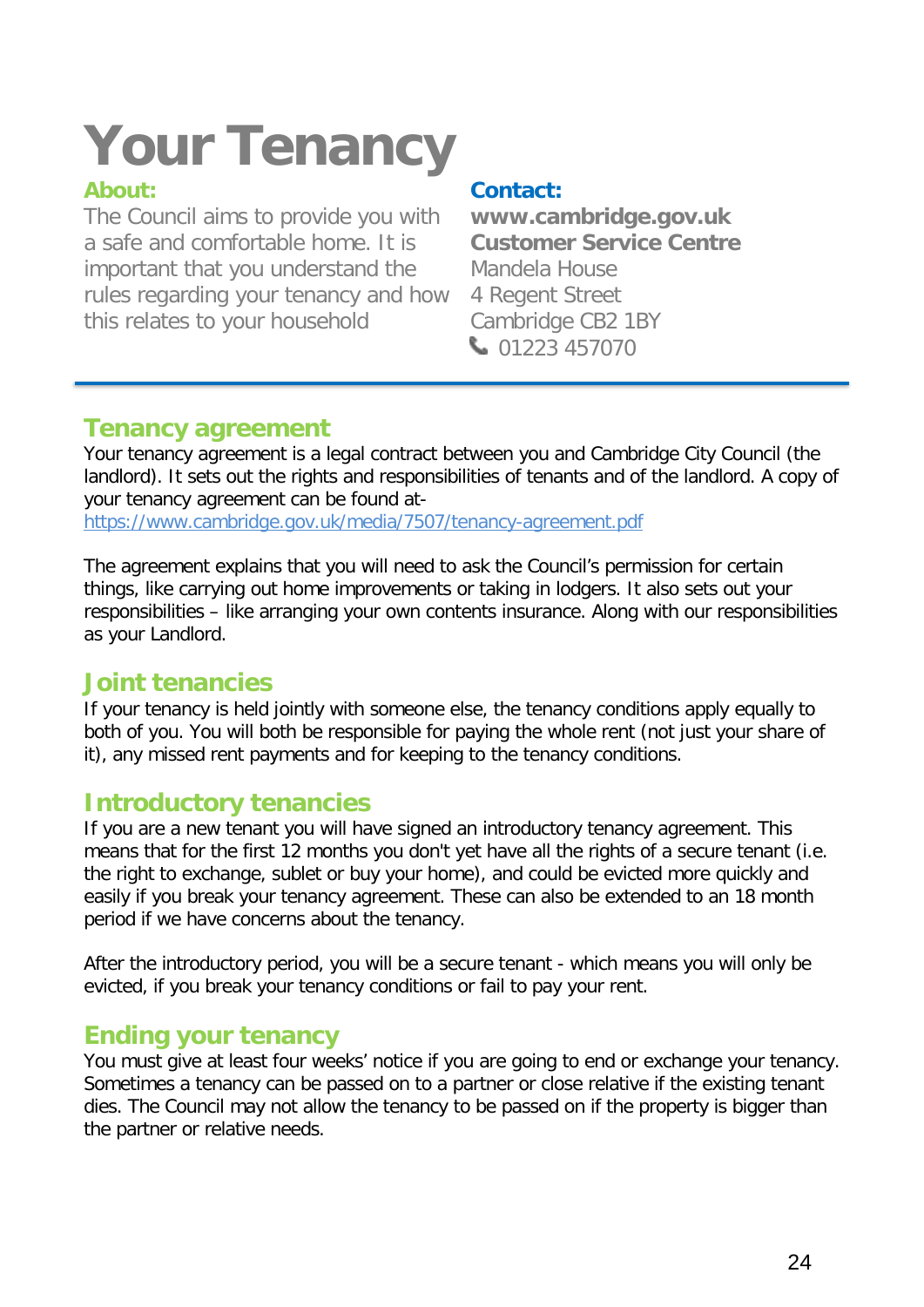# **Social Housing Fraud**

We really hope that you will enjoy your new home, but it is important that you understand that there are some reasonable limitations. The law states that it may be illegal for you to abandon or sub-let the property without permission. If you are found guilty of either of these criminal offences in court (under the Prevention of Social Housing Fraud Act 2013) you will lose the property and have to serve the sentence - which can include imprisonment or very substantial financial consequences.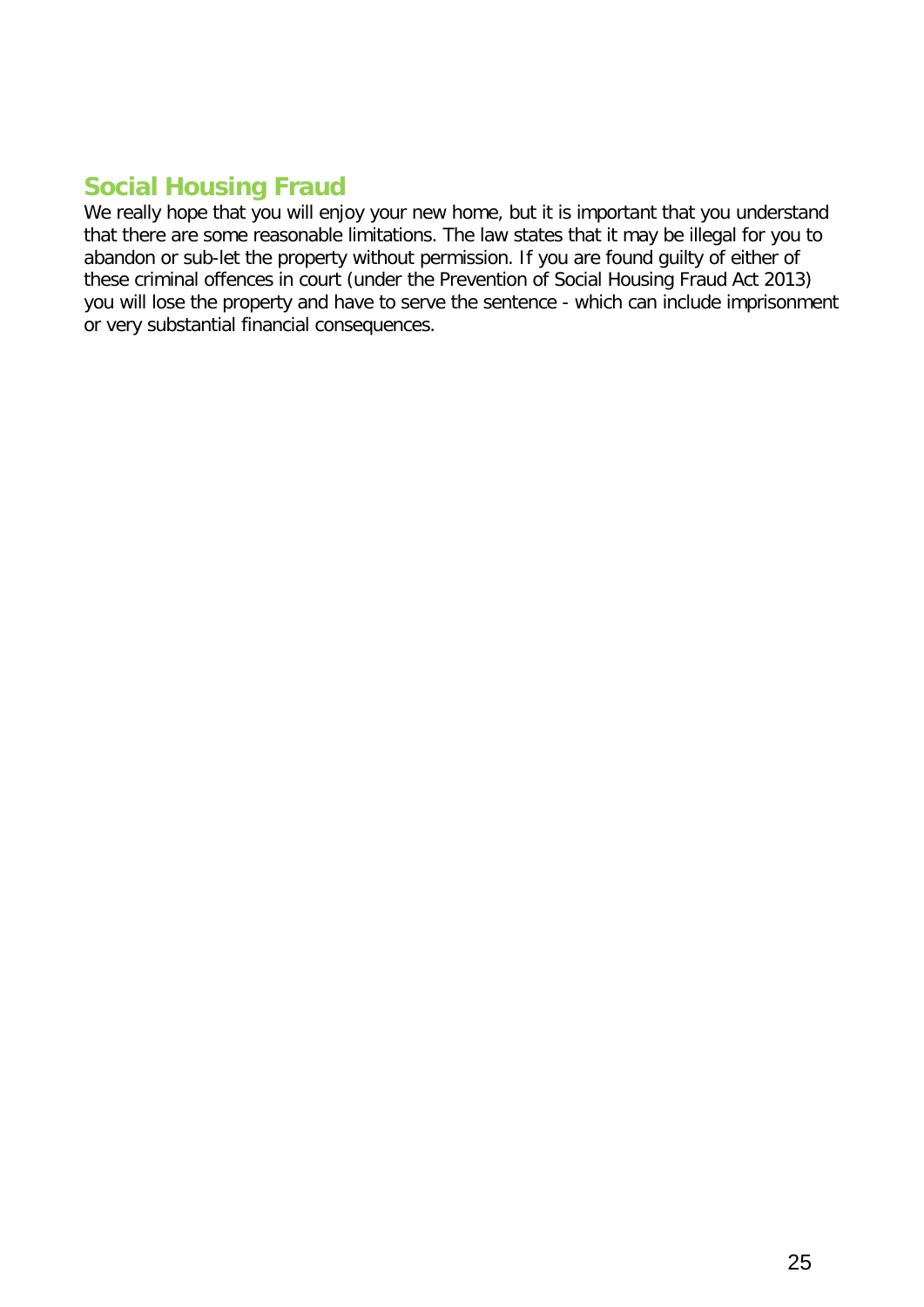

# **Fire safety in flats**

### **About: Contact:**

Purpose-built flat blocks have been In the event of a fire, dial: designed to protect you in the event **999** or **112** from a landline or of a fire. If a fire breaks out, make **mobile phone** sure you know what to do.

# **At all times**

- Make sure all smoke alarms in your home are working we recommend you do a weekly test.
- Do not store anything in communal areas these could catch fire and/or prevent your escape
- Use the fixed heating system in your home. If this is not possible, only use a convector heater in your hall/corridor
- Do not use radiant heating, especially a flame (gas or paraffin) or a radiant element (electric bar fire) heater
- Do not store things in the cupboard(s) where the gas and electricity meters are.
- Do not block access roads to the building

# **If the fire is not in your flat**

• Stay in your flat unless you are affected by heat or smoke

# **If the fire is in your own flat**

- Warn everybody in your flat that there is a fire
- Ensure Everyone Leaves the flat
- Close the front door behind you to stop the fire
- If there is a lot of smoke, stay low or crawl along the floor where the air is clearer
- Do not use the lift (unless it is a designated evacuation lift)
- CALL THE FIRE BRIGADE even if it is a small fire:
- **1. Dial 999 or 112 from a landline or mobile phone**
- **2. Give the telephone number you are ringing from and ask for FIRE**
- **3. Tell them clearly the address where the fire is**
- **4. Do not end the call until the fire brigade have repeated the address to you and you are sure they have got it right. The fire brigade cannot help if they do not have the full address**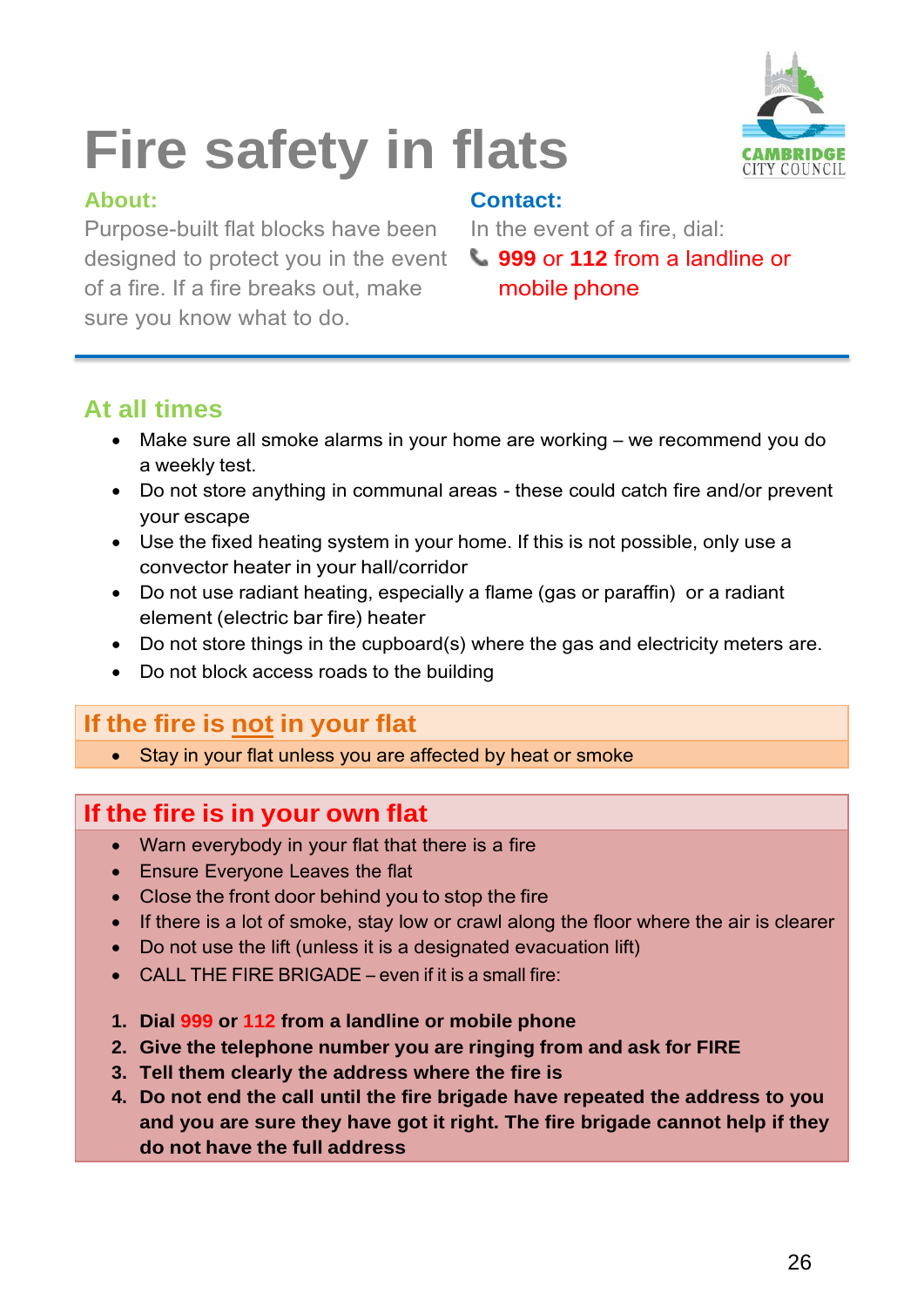# **Estate Services**

Part of your rent/or service charge **[www.cambridge.gov.uk](http://www.cambridge.gov.uk/)**<br>pays for the upkeep of your building **Customer Service Centre** pays for the upkeep of your building and estates by caretakers, cleaners Mandela House and external contractors. 4 Regent Street

**Contact:**<br>www.cambridge.gov.uk Cambridge CB2 1BY 01223 457070

## **Your Estate Services**

These include: caretaking, cleaning shared areas, window cleaning to communal areas (including lifts), communal lighting, grounds maintenance and more.

These services are monitored by various staff and residents– including independent living facilitators, housing officers, the estates champion and volunteer resident inspectors.

# **Maintenance calendar**

The estate maintenance calendar gives information about when various estate services will take place during the year. These include communal window cleaning at flats, grass cutting and shrub-bed re-planting. The calendar can be found here: <https://www.cambridge.gov.uk/estate-services>

## **Estate champion**

Many Council properties in the city are covered by an Estate Champion. This role includes monitoring and coordinating feedback to contractors on the maintenance of the estates and day to day management of the caretakers.

# **Community Engagement Officers**

The Community Engagement Officers provide a street-level, face-to-face contact point to raise any cleanliness and public safety issues in your neighbourhood. Residents can also nominate projects for a tidy up by community payback in their area.

# **Bulky Waste Collection**

If you cannot take your items to a recycling centre, we offer a bulky waste collection service for items like fridges, freezers, bulky garden waste and old furniture - starting at £30 for up to three items. To arrange a collection date, call 01223 458282.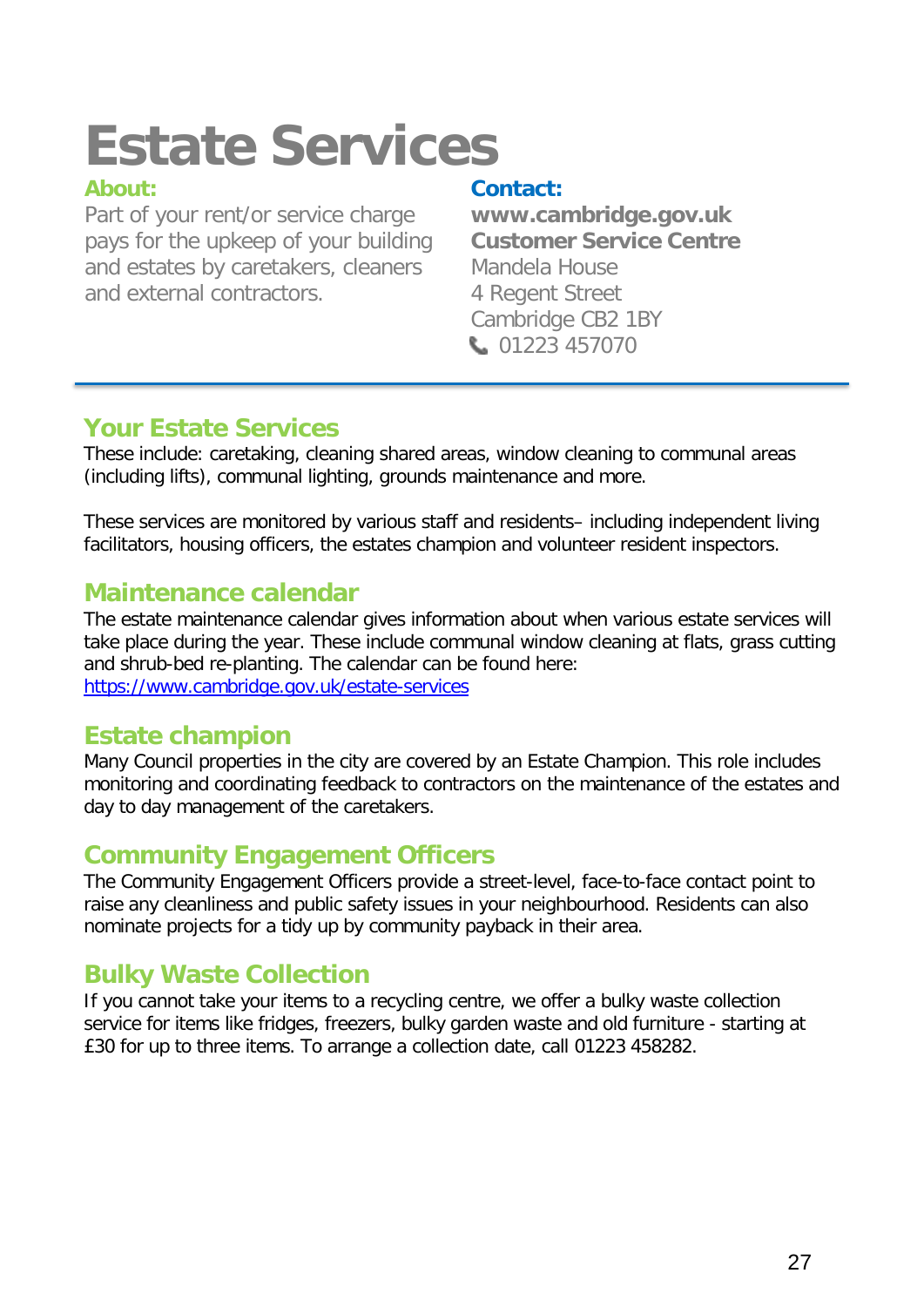# **Anti-Social Behaviour**

You are responsible for the behaviour **[www.cambridge.gov.uk](http://www.cambridge.gov.uk/)** of every person within your household and those who visit your property. If Mandela House you or any member of your household 4 Regent Street commit Anti-Social Behaviour, you Cambridge CB2 1BY could be evicted. 01223 457070

**Contact:**<br>www.cambridge.gov.uk

# **What is Anti-Social Behaviour?**

Anti-social behaviour covers a wide range of unacceptable activity that affects the lives of people on a daily basis. Terms such as 'nuisance', 'disorder' and 'harassment' are also often used to describe this type of behaviour.

ASB is defined as "Behaviour by a person which causes or is likely to cause harassment, alarm or distress to one or more persons not of the same household as the person".

# **ASB Categories**

Personal - Targeted at an individual or group rather than the community at large

Nuisance - Causing trouble, annoyance or suffering to the community at large rather than an individual or group.

Environmental - Not aimed at an individual or group but targets the wider environment, e.g. public spaces/buildings.

# **Your Responsibilities**

You must ensure that you, or anyone living in or visiting your home (including children) do not cause a nuisance, annoyance or disturbance to other people.

If you, or anyone living with you, take part in any Anti-Social Behaviour, the Council will take legal action which can include eviction.

If you are evicted from your home due to anti-social behaviour, the Council is unlikely to offer you accommodation in the future unless there have been major changes in your circumstances. The Council will also inform other landlords that you have been evicted for anti-social behaviour if they ask us.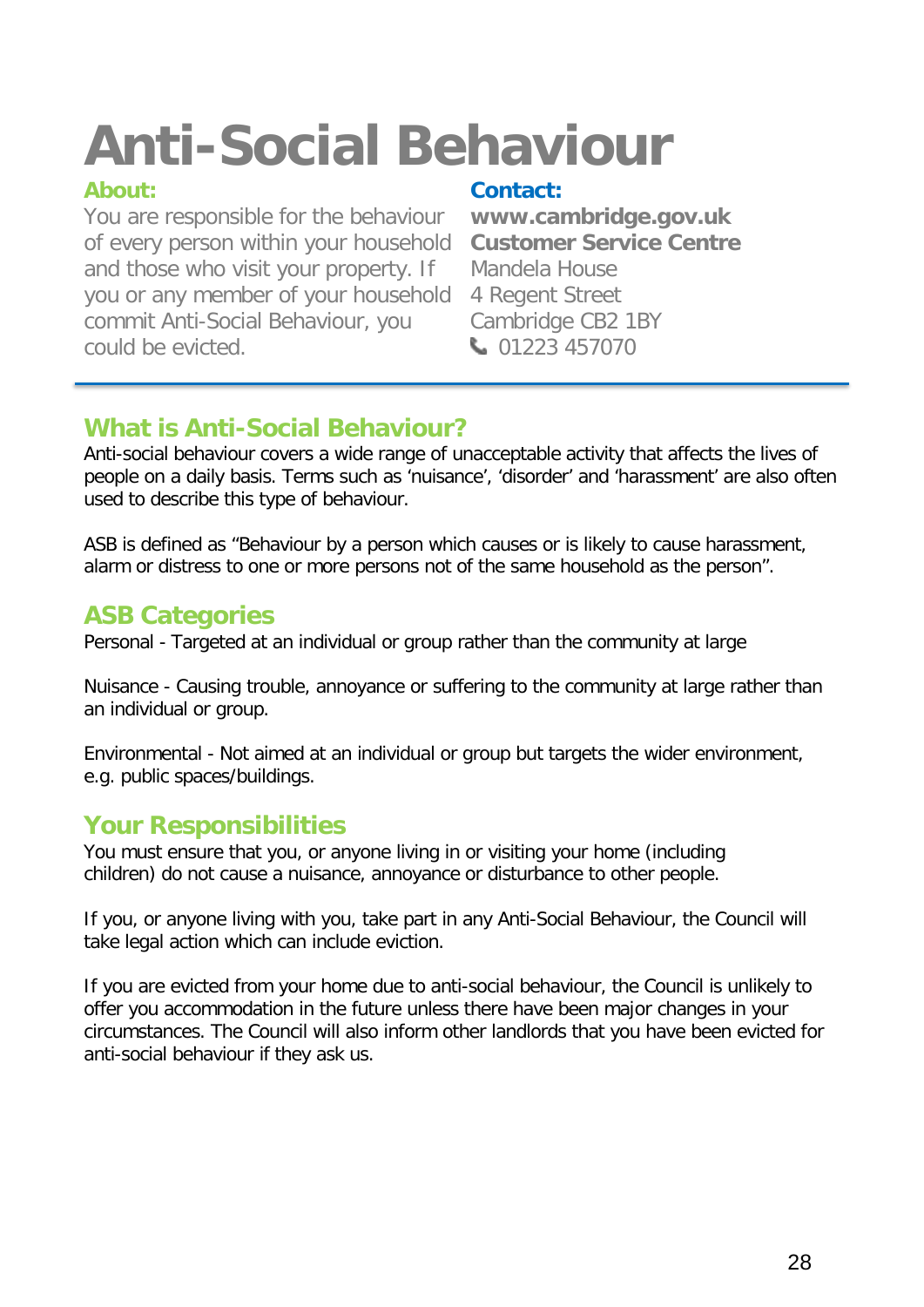# **Cambridge City Council Tenant Sign-up Pack Resident Involvement**



Involved tenants are already making **Resident Involvement** big decisions, helping to get better City Homes services for tenants and improve their 171 Arbury Road street, estate or block. Why not join Cambridge CB4 2YG them? It can take up as much or as  $\Box$  resident-<br>little time as you want and earn you involvement@cambridge.gov.uk little time as you want and earn you Time Credits. 201223 458323

### **About: Contact:**

# **Resident Engagement**

We want to deliver an excellent service to all our customers. To do this, we believe that residents should have input into the development and delivery of policies, services and decisions which impact them.We are always looking for new ways to involve residents at a level that suits the individual so if you have ideas let us know. Here are some of the ways you can take part.

# **Opportunities to get involved:**

- **Stand for election as a Tenant Representative**: Every 4 years five new representatives are elected by tenants to sit on the council's Housing Scrutiny Committee
- **Resident and Officer Asset Management (ROAM)/ Void Meetings**: Getting an insight into maintenance conducted by the City Council and reviewing/scrutinising the planned works program.
- **Resident Associations and community groups:** Located at various sites across the city. Officers can also provide assistance if you would like to set up a new group or apply for funding.
- **Resident's Panel:** Meets at least 4 times a year to provide two way communications for consultation and insight between residents and city council officers.
- **Volunteering as a Resident Inspector or Green Inspector:** Inspecting internal and external areas of City Council owned residential blocks/land to assess maintenance standards.
- **Garden competition:** Annual event in mid-July. Garden entries cover a variety of categories regardless of the size of your green space.

## **Skills and knowledge**

You don't need any previous experience in housing to get involved, you will be fully supported by staff and provided with training depending on the role. Expenses will also be paid if any cost is incurred from taking part.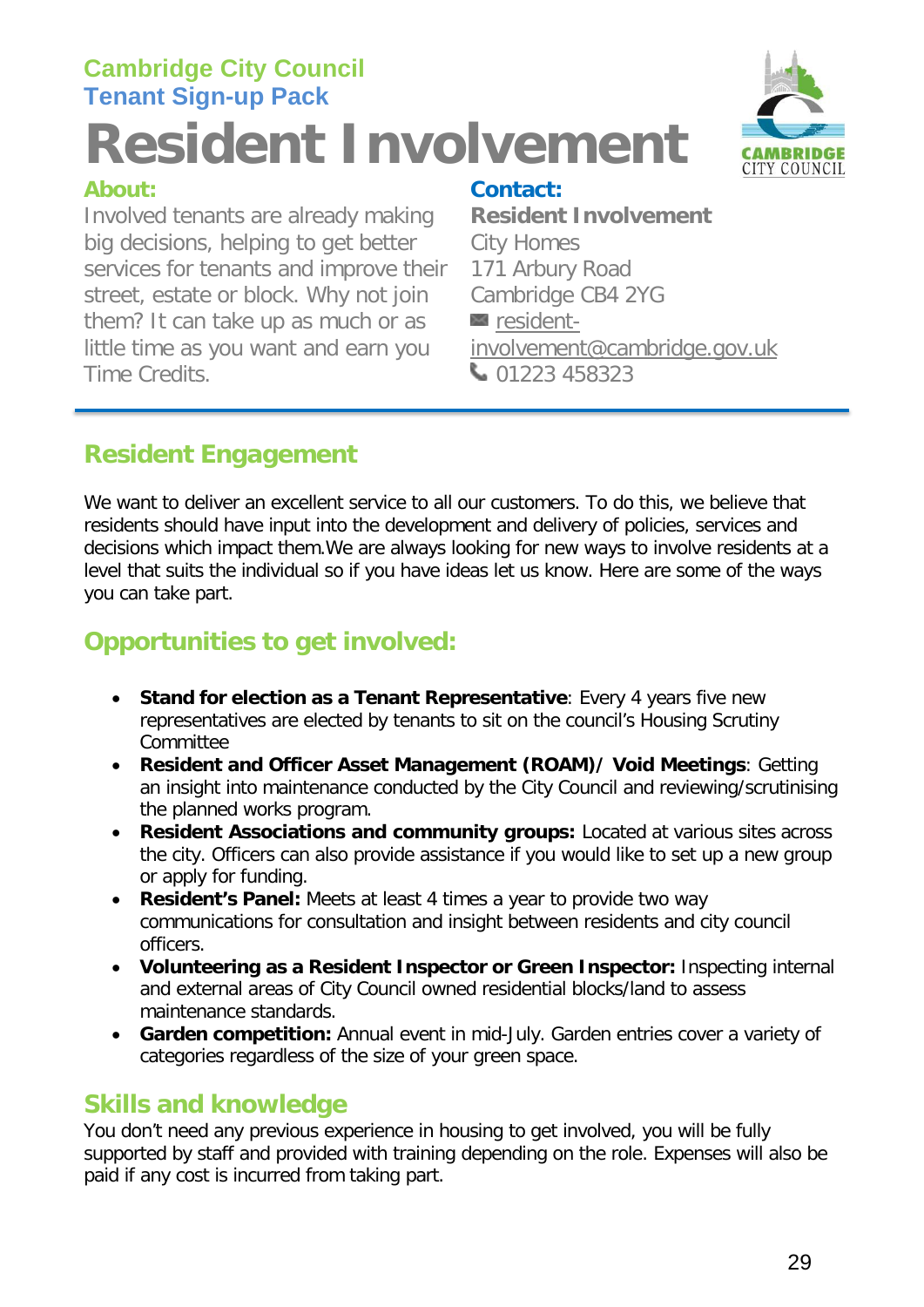# **Communal Areas**

If you live in a block of flats, there are **[www.cambridge.gov.uk](http://www.cambridge.gov.uk/)** a number of communal areas you will have access to including corridors, Mandela House stairwells and gardens. Make sure you 4 Regent Street know what your responsibilities are Cambridge CB2 1BY for these areas. **120 and 1223 457070** 

### **About: Contact:**

# **Fire Safety**

If you live in a block of flats, your communal staircase or hallway must never be used for storage, even overnight.

If a fire broke out and your escape route was obstructed, items stored on stairs or in hallways can be a death-trap. In the smoke, panic and stampede of a fire, wrongly stored items can mean death, especially for children, the elderly or the disabled.

Firefighters need a completely clear path to bring in their hoses at top speed. Stored bicycles, furniture, loose carpets or flower pots can delay them, or trip anyone trying to get out.

Service cupboards in communal areas are for council staff access only. Please do not use these cupboards for storage, as this is also a fire risk.

Smoking is strictly forbidden in these areas. You must also be careful about where you store combustible items like wheelie bins and paper for recycling.

## **Communal Gardens**

Most flat blocks include communal gardens. These are for the use and enjoyment of all tenants living in the block and do not belong to individual tenants. Even in low rise two or three storey blocks, these gardens are for the use of everyone – not just those tenants whose flats back directly onto them.

Please do not leave any items anywhere in the communal garden, it can prevent access for the grounds maintenance team.

Any residents wishing to make changes to their communal gardens must get permission from the council first.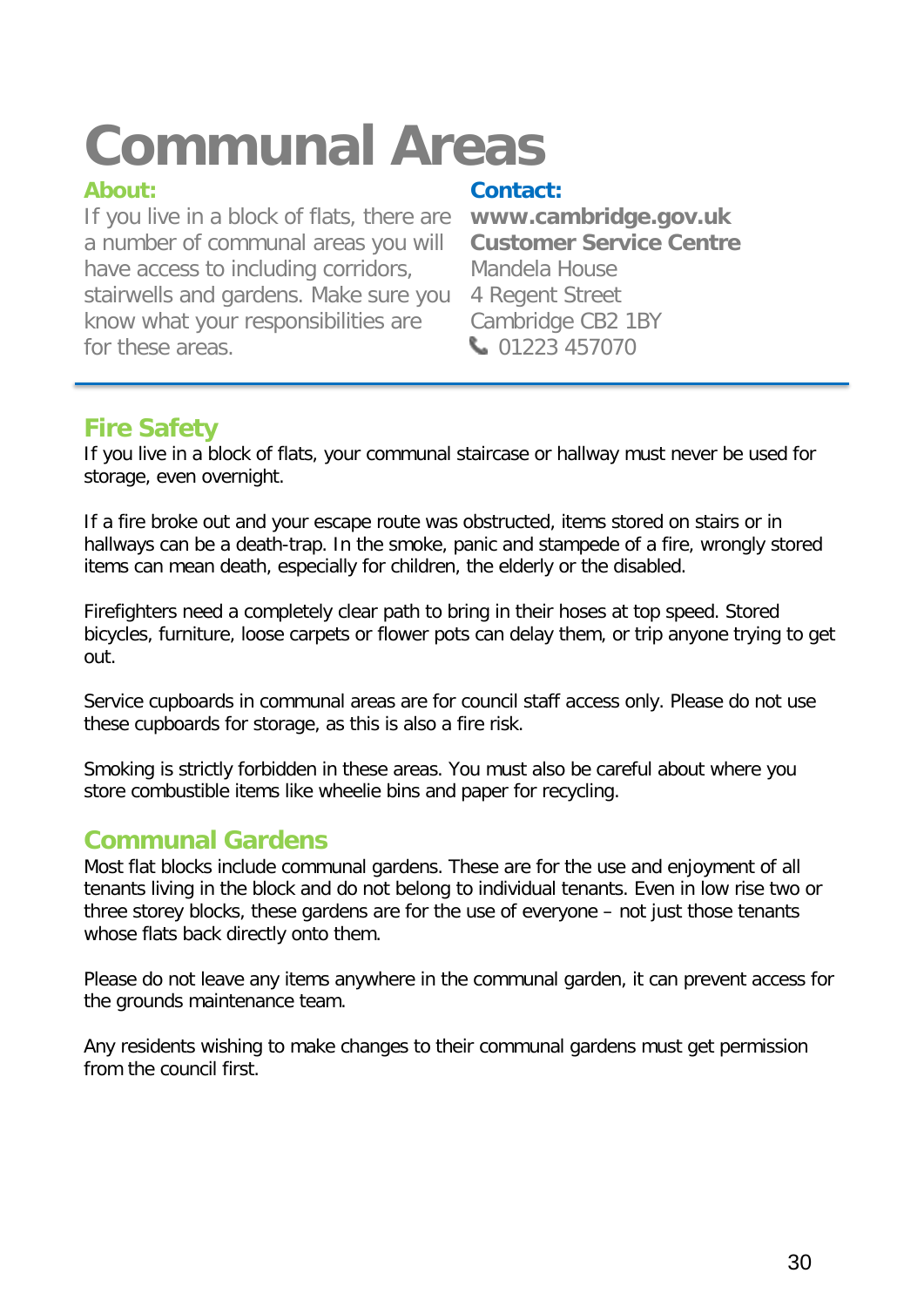# **Lead Paint**

Up until the mid-1960s, lead was used **[www.cambridge.gov.uk](http://www.cambridge.gov.uk/)** in certain paint - so old paintwork is one particular source of lead that you Mandela House may still come across in your home. 4 Regent Street Make sure you know how to deal with Cambridge CB2 1BY it. 01223 457060

### **About: Contact:**

# **How will I know if there's lead in my paintwork?**

The age of your home is a good guide. If it was built before the 60s and has original coats of paint, there could be lead around. It can also be locked in older layers of paint.

# **Am I or my family at risk?**

The groups most at risk are young children and pregnant women but only if there is a risk of lead paintwork being disturbed and ingested.

If you think your home does have lead paintwork, especially if it's in bad condition, or if you are planning any redecoration, it's best to take some simple precautions.

# **How can I minimise any risk?**

If the paint is in good condition - seal it with an over coat of modern paint.

#### **Use methods that don't create dust/fumes**

- solvent or caustic-based liquid stripper
- Hot-air gun use it just enough to soften the paint - don't burn it
- Its recommended to keep the heat gun set below 450°C

#### **Follow simple good practice guidance**

- Wear protective clothes, gloves and a good quality face mask with a filter - just ask your DIY dealer
- Isolate the work area and cover carpets and furniture
- Use waterproof sandpaper and moisten the surface - don't use dry sandpaper
- Clean the room and any coverings used with water and detergent

## **What next?**

If you're not sure you can deal with the paintwork safely by yourself, call in a qualified firm of decorators.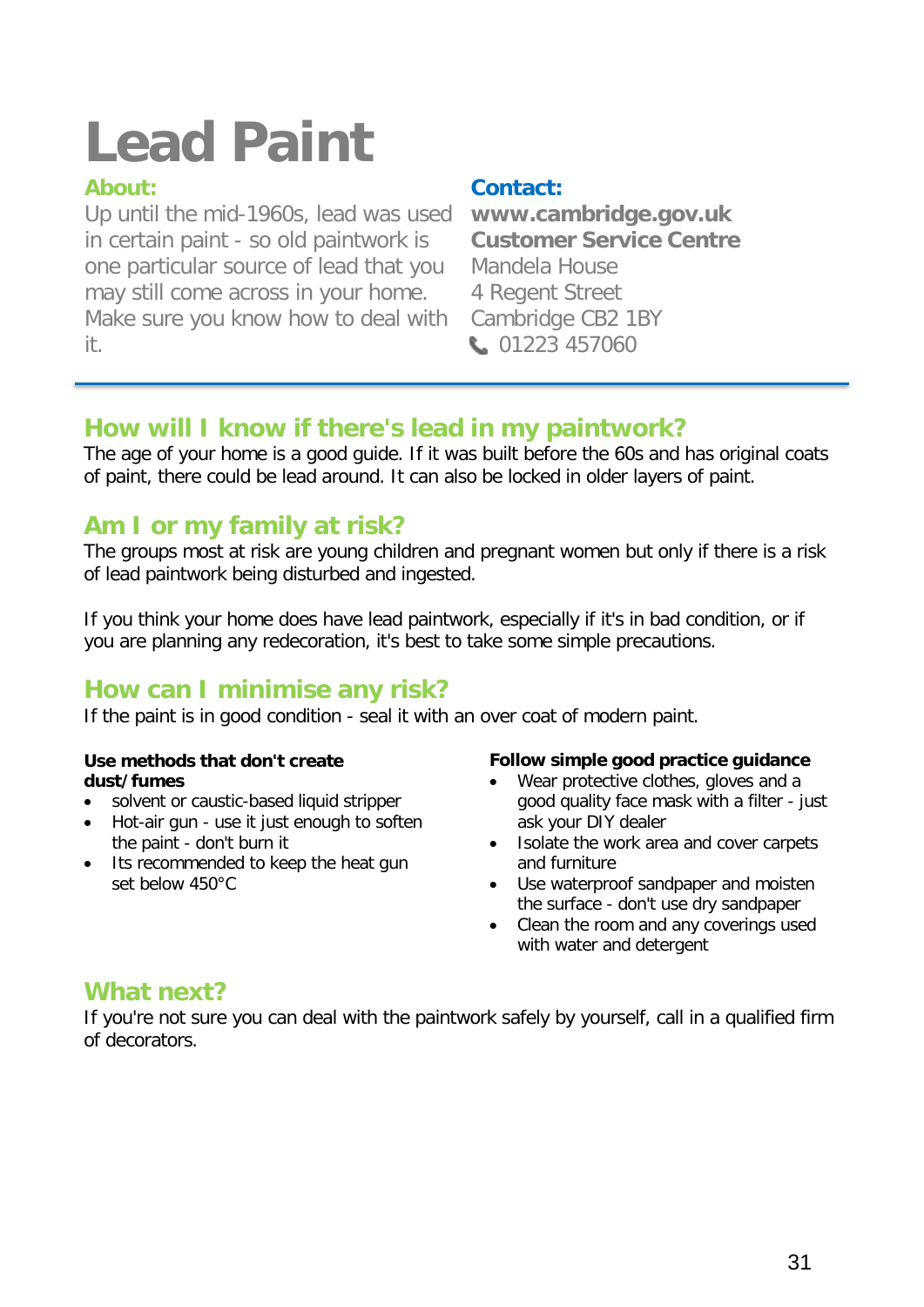# **Cambridge City Council Tenant Sign-up Pack**

# **Garage Rentals**

We have garages available to rent at **Customer Service Centre** various sites across Cambridge, Mandela House available to tenants, leaseholders and 4 Regent Street commuters. Some areas are more Cambridge CB2 1BY popular than others, so there may be  $\Box$  [enquiries@cambridge.gov.uk](mailto:enquiries@cambridge.gov.uk) a waiting list. 01223 457070



## **About: Contact:**

# **Weekly Garage Rents**

You can rent a garage for as little as £9.37 per week if you are a council tenant. For more information on prices for private tenants or commuters and the difference between low and high demand areas please visit the website.

# **Size**

The approximate dimensions of our garages are:

- Length 4.9m
- Width inner 2.33m
- Width door 2.14m

# **Apply**

You can apply online at: <https://www.cambridge.gov.uk/rent-a-garage-or-parking-space>

You can also apply by post – contact us for an application form and return it to our housing office.

Priority is given to council tenants and applicants with restricted mobility. You will be placed on a waiting list if there is no available garage at any of your preferred locations.

If you are offered a garage you will be required to sign a Garage Agreement, which outlines your responsibilities on usage of the garage. We will not issue an agreement to Cambridge City Council tenants or leaseholders who are in arrears with their rent or service charges.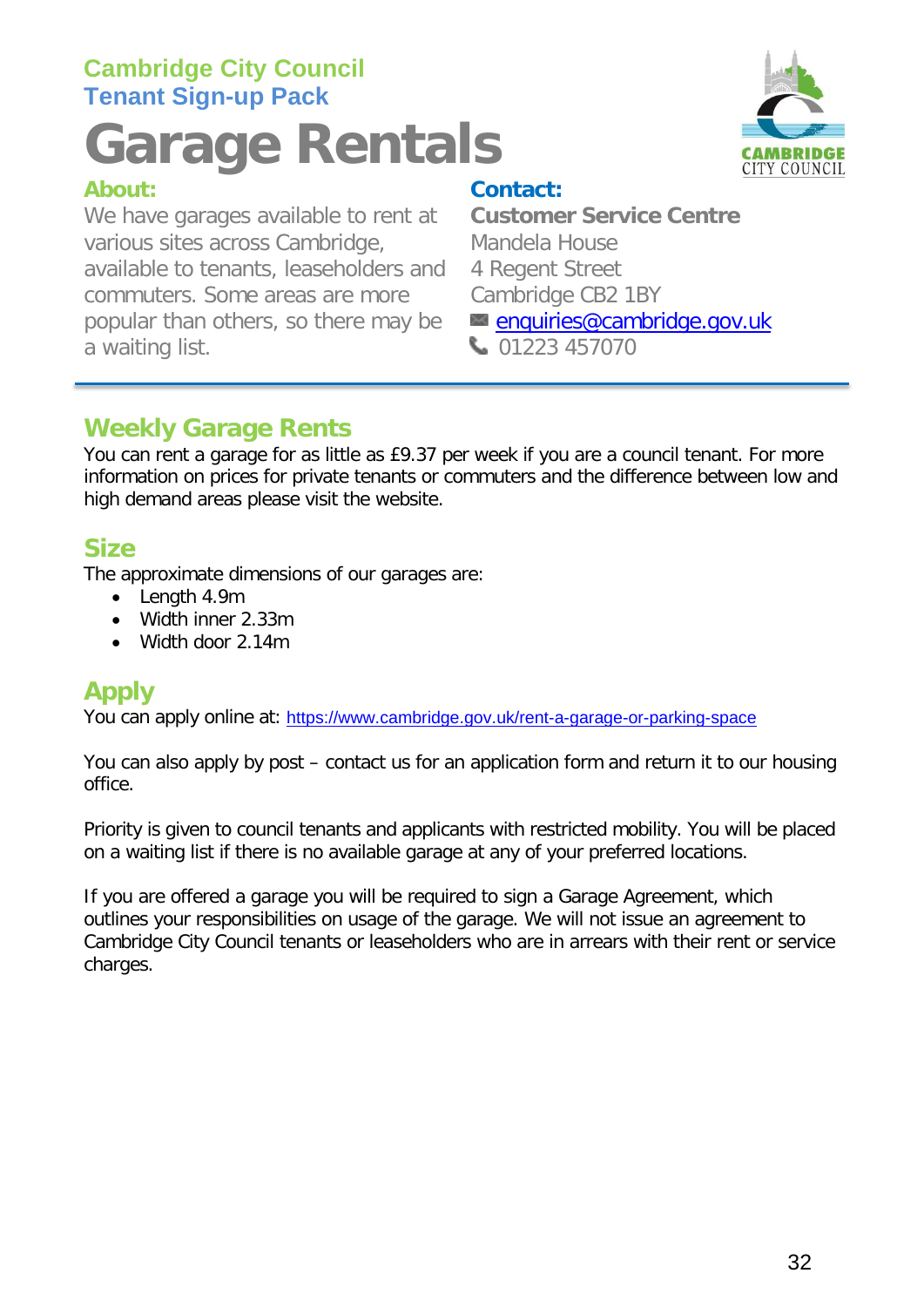# **Complaints**

### **About:**

We want to know when we get things wrong. If you have a complaint about any of the services that we provide, please let us know.

### **Contact:**

**Customer Service Centre** Mandela House 4 Regent Street Cambridge CB2 1BY [enquiries@cambridge.gov.uk](mailto:enquiries@cambridge.gov.uk)



## **Tenancy agreement**

How we will deal with your complaint

The Council aims to reply to all complaints within 7 working days. If you have raised an issue with the Council before or are not happy with the reply, you can ask for your complaint to be passed to a service manager to be looked at again.

# **The Independent Complaints Investigator**

If you are not satisfied with how we have dealt with your complaint, you can ask for it to be passed to the Independent Complaints Investigator who will investigate the complaint for you.

You can contact the Independent Complaints Investigator by on-line form at [www.cambridge.gov.uk/contactus o](http://www.cambridge.gov.uk/contactus)r by emailing [Independent.Complaints.Investigator@cambridge.gov.uk](mailto:Independent.Complaints.Investigator@cambridge.gov.uk) or by phoning 01223 457072

# **Contacting the Housing Ombudsman**

If the Council and the Independent Complaints Investigator has not been able to put things right, the next step is to contact an MP, a local councillor or tenant panel – these are called 'designated persons'. If the designated person cannot help they can refer a complaint to the Ombudsman.

Complaints to the Ombudsman do not have to be referred by a designated person, but if they are not there must be at least 8 weeks from the end of the landlord's complaint process before the Ombudsman can consider the case.

If you would like to refer a complaint to the Ombudsman please use their online complaint form: [www.housing-ombudsman.org.uk/complaint-form](http://www.housing-ombudsman.org.uk/complaint-form) or call 0300 111 3000.

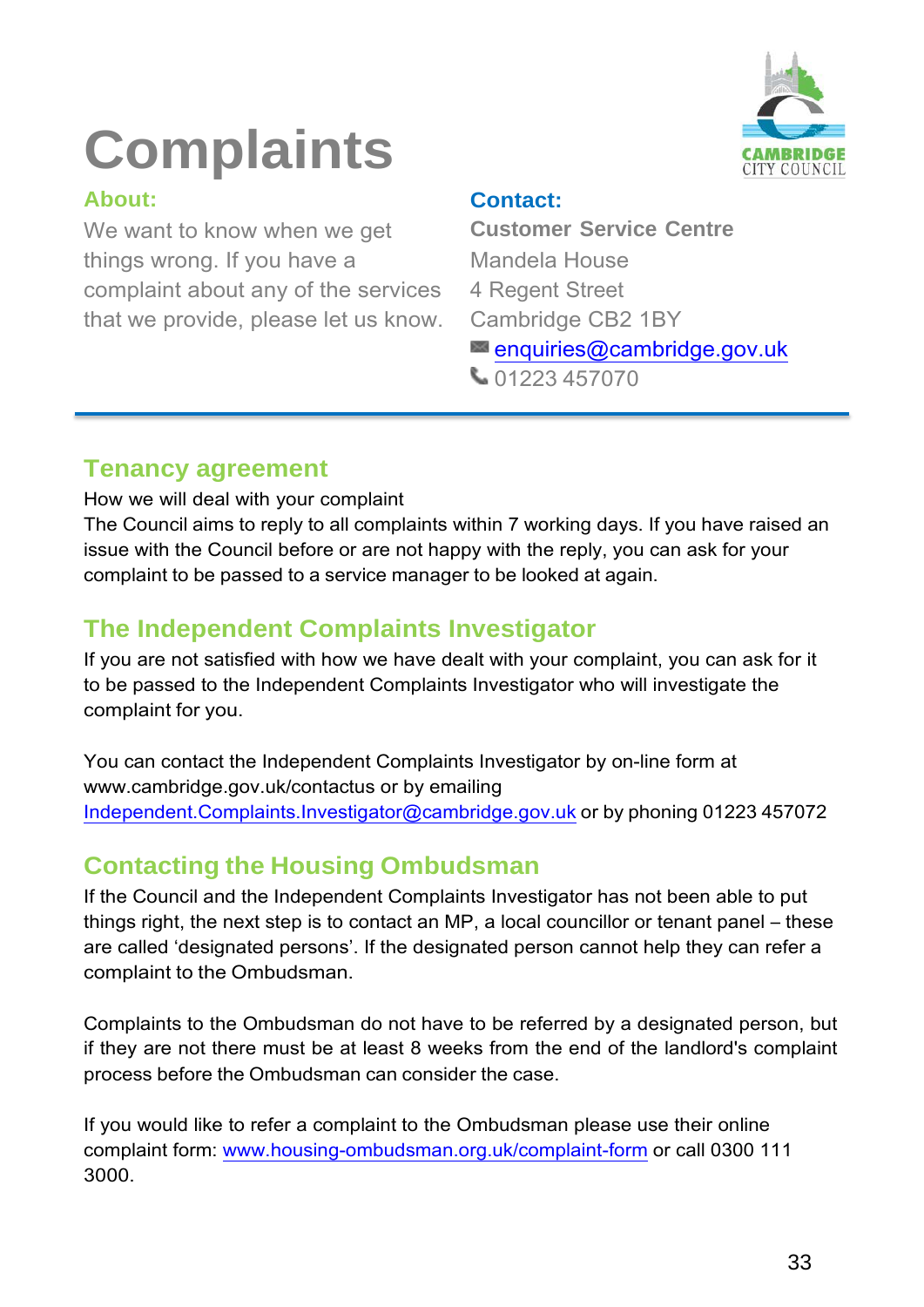# **In the bathroom**

Don't flush things like wipes, nappies **[www.cambridge.gov.uk](http://www.cambridge.gov.uk/) or cotton buds down the toilet. This** could block your drain, flooding you Mandela House and your neighbours. 4 Regent Street

### **About: Contact:**

Cambridge CB2 1BY 01223 457070

# **Wipe out blocked drains**

The waste water drain which runs from your house to the public sewer is usually about 4 inches wide, which is less than the diameter of a DVD.

Flushing things like wipes, nappies or cotton buds down the toilet can cause drains to block, flooding you and your neighbours.

It's easy in the bathroom just follow our Three P's rule and only flush pee, poo and toilet paper.

## **'Never flush' items**

Everything else should go in the bin, not down your toilet- check out the bathroom checklist of never flush items below-

- All wipes (baby, personal cleansing, toilet and household cleaning)- even if the pack says 'flushable'
- Sanitary items (sanitary towels, tampons, liners, applicators and backing strips)
- Cotton wool, cotton buds, disposable nappies and nappy liners
- Condoms, incontinence pads, colostomy bags, used bandages and contact lenses

Keep a bin in the bathroom for you to quickly, safely and hygienically dispose of all the 'never flush' personal items, special disposable bags are available at most pharmacies and supermarkets.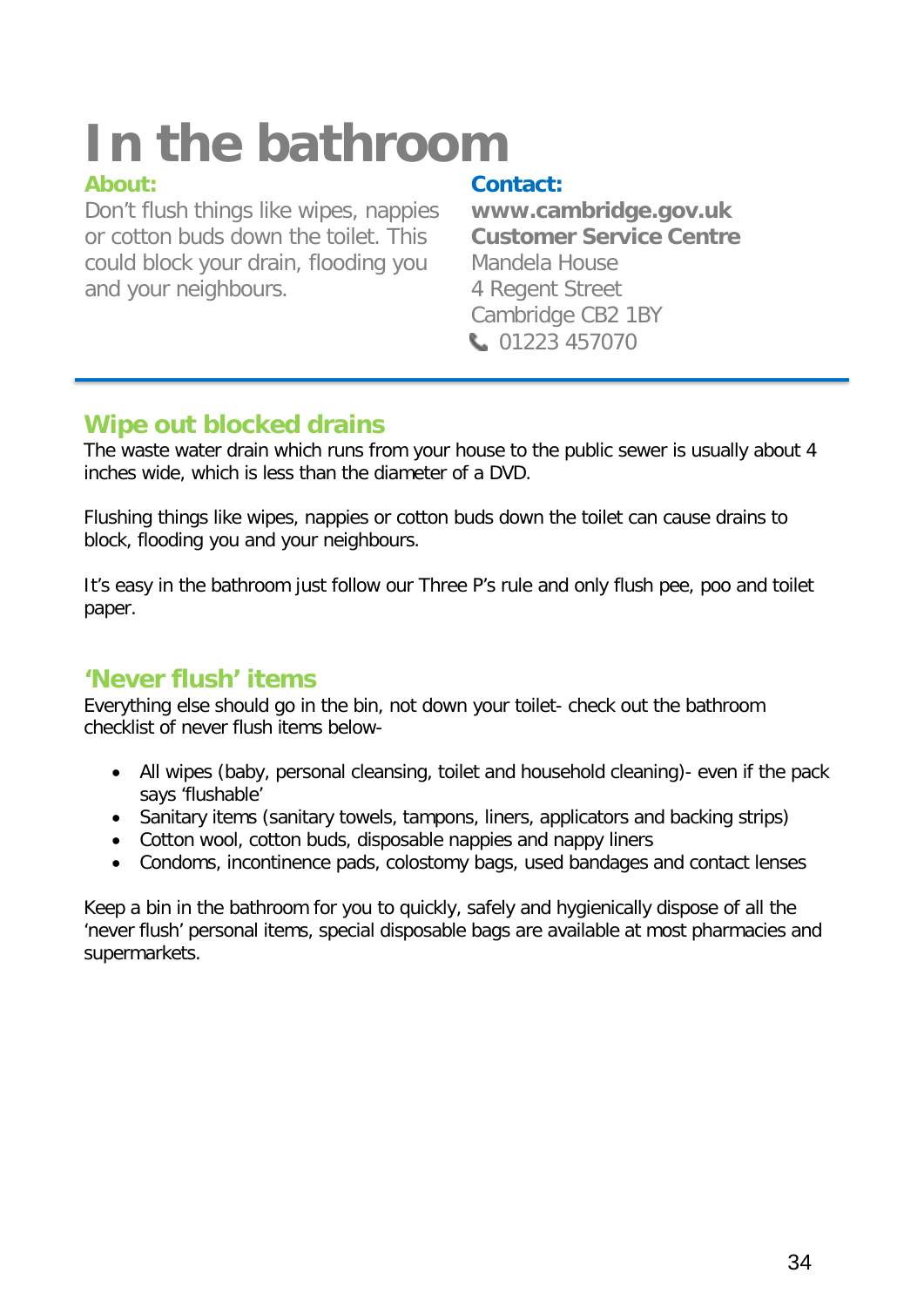# **In the kitchen**

Fat, oil and grease in liquid form may **[www.cambridge.gov.uk](http://www.cambridge.gov.uk/)** not appear to be harmful but as they **Customer Service Centre** cool they harden and stick to the Mandela House insides of drains, which can cause 4 Regent Street drains to block, flooding you and your Cambridge CB2 1BY neighbours. 101223 457070

### **About: Contact:**

## **Oil doesn't make everything run smoothly**

Fat, oil and grease in liquid form may not appear to be harmful as they don't get stuck in the plughole, but as they cool they congeal, harden and stick to the insides of drains and sewers, which can cause drains to block, flooding you and your neighbours.

# **Did you know?**

- All fats are equal. Whether it is saturated fat (like lard), mono-unsaturated fat (like olive oil) or vegetable oil- the all congeal and harden.
- It is an offence under the Sewerage (Scotland) Act 1968 to dispose of fat, grease or oil down your sink.

# **Your kitchen checklist:**

- Fat, oil and grease- leave to cool and then scrape into a sealable container and put it in the bin
- Give plates, pots, utensils and containers a quick scrape or wipe with some kitchen towel before washing and use a sink strainer in the plughole to catch any bits of leftover food going down the sink
- Believe it or not soup, stocks, sauces and milk products all contain fat, which can also congeal and harden in your drains- leave these to cool/harden, scrape into a container and put them in the bin
- Peelings- put any waste food and peelings into your household rubbish.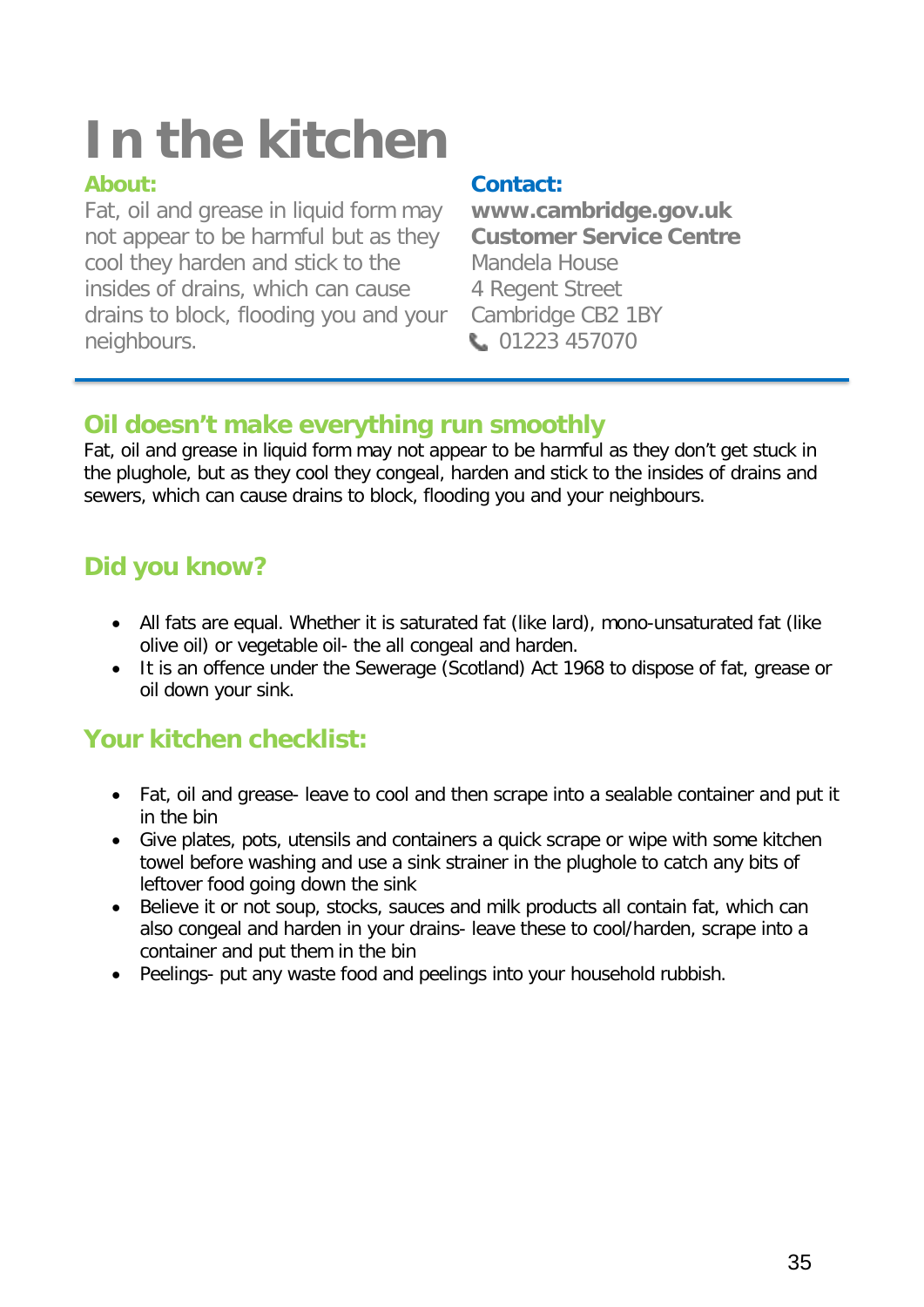# **Recycling and waste**



Not sure if it can be recycled? Check the 'What goes in your bins' page on our website, via www.scambs.gov/bins for hundreds more items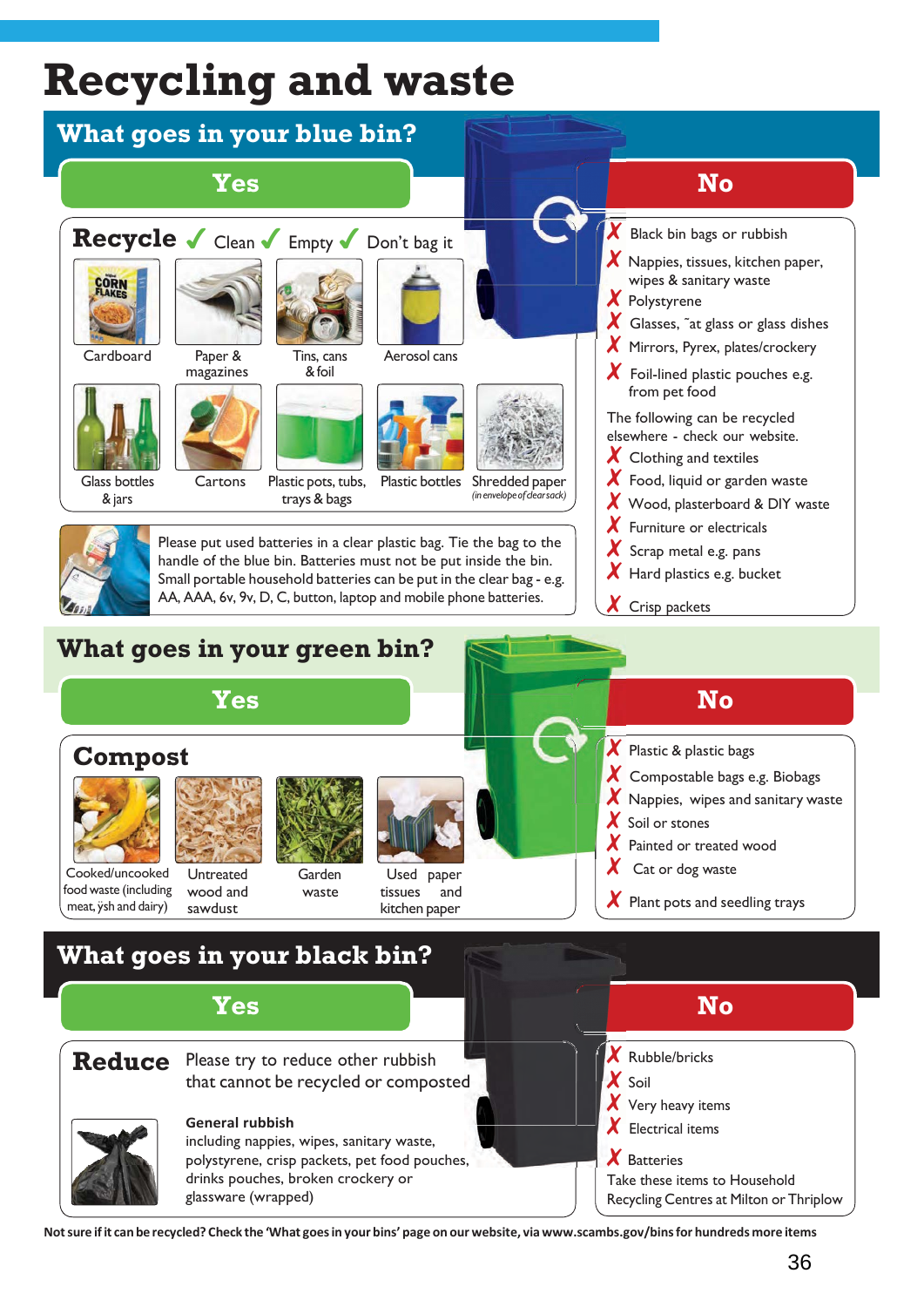**Cambridge City Council Tenant Sign-up Pack**



# **Notes:**